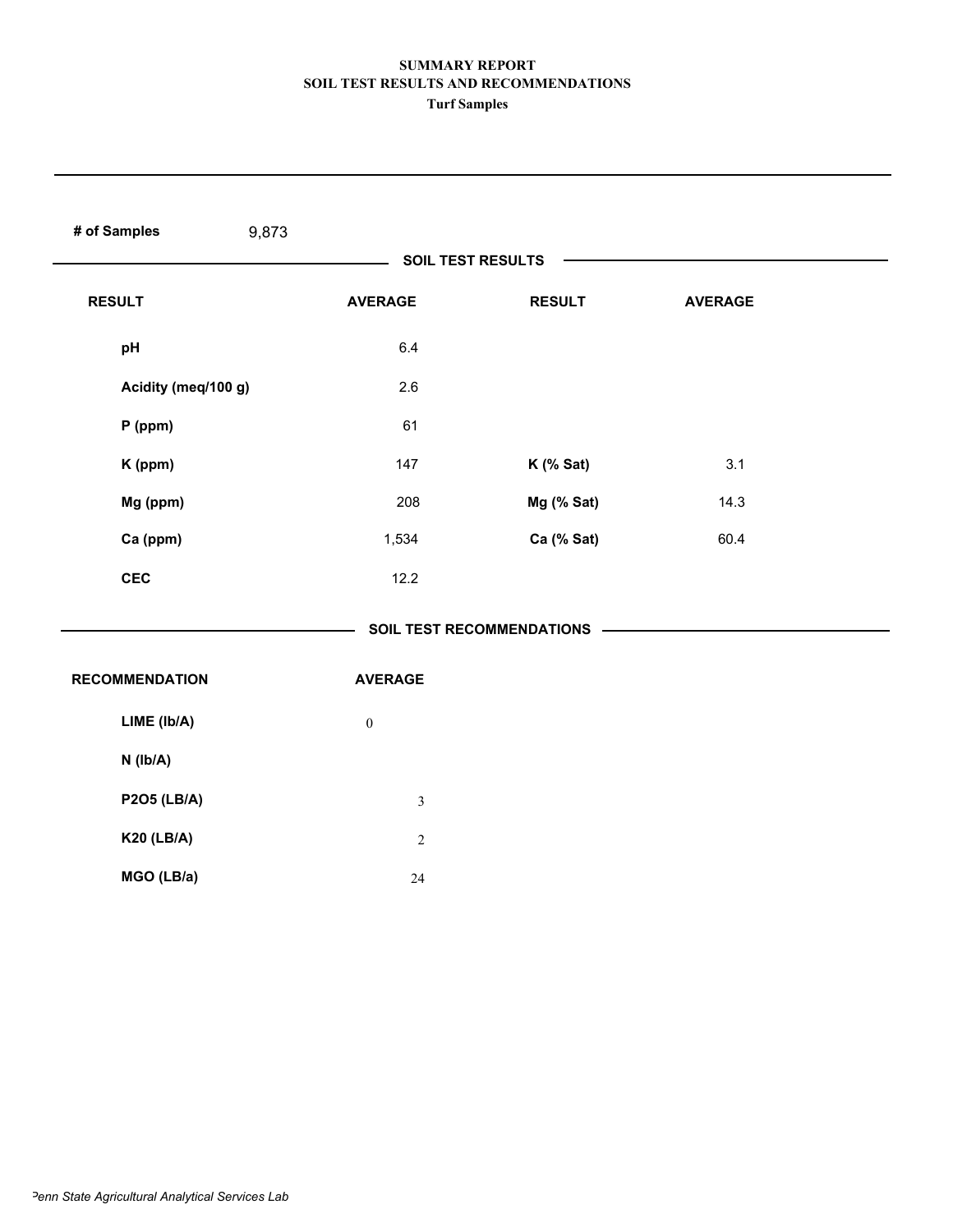| <b>Adams</b><br><b>COUNTY:</b> |                  |                                  | # of Samples   | 37 |
|--------------------------------|------------------|----------------------------------|----------------|----|
|                                |                  | <b>SOIL TEST RESULTS</b>         |                |    |
| <b>RESULT</b>                  | <b>AVERAGE</b>   | <b>RESULT</b>                    | <b>AVERAGE</b> |    |
| pH                             | 6.3              |                                  |                |    |
| Acidity (meq/100 g)            | 2.9              |                                  |                |    |
| $P$ (ppm)                      | 56               |                                  |                |    |
| K (ppm)                        | 148              | $K$ (% Sat)                      | 3.0            |    |
| Mg (ppm)                       | 222              | Mg (% Sat)                       | 10.4           |    |
| Ca (ppm)                       | 1,551            | Ca (% Sat)                       | 58.3           |    |
| <b>CEC</b>                     | 12.8             |                                  |                |    |
|                                |                  | <b>SOIL TEST RECOMMENDATIONS</b> |                |    |
| <b>RECOMMENDATION</b>          | <b>AVERAGE</b>   |                                  |                |    |
| LIME (Ib/A)                    | $\boldsymbol{0}$ |                                  |                |    |
| $N$ ( $lb/A$ )                 |                  |                                  |                |    |
| <b>P2O5 (LB/A)</b>             | 3                |                                  |                |    |
| <b>K20 (LB/A)</b>              | $\overline{2}$   |                                  |                |    |
| MGO (LB/a)                     | 25               |                                  |                |    |

| <b>Allegheny</b><br><b>COUNTY:</b> |                          |                           | # of Samples   | 377 |
|------------------------------------|--------------------------|---------------------------|----------------|-----|
|                                    | <b>SOIL TEST RESULTS</b> |                           |                |     |
| <b>RESULT</b>                      | <b>AVERAGE</b>           | <b>RESULT</b>             | <b>AVERAGE</b> |     |
| pH                                 | 6.4                      |                           |                |     |
| Acidity (meq/100 g)                | 2.9                      |                           |                |     |
| $P$ (ppm)                          | 58                       |                           |                |     |
| K (ppm)                            | 137                      | $K$ (% Sat)               | 2.3            |     |
| Mg (ppm)                           | 237                      | Mg (% Sat)                | 20.9           |     |
| Ca (ppm)                           | 2,120                    | Ca (% Sat)                | 64.9           |     |
| <b>CEC</b>                         | 15.3                     |                           |                |     |
|                                    |                          | SOIL TEST RECOMMENDATIONS |                |     |
| <b>RECOMMENDATION</b>              | <b>AVERAGE</b>           |                           |                |     |
| LIME (lb/A)                        | $\boldsymbol{0}$         |                           |                |     |
| $N$ ( $lb/A$ )                     |                          |                           |                |     |
| <b>P2O5 (LB/A)</b>                 | 3                        |                           |                |     |
| <b>K20 (LB/A)</b>                  | $\overline{2}$           |                           |                |     |
| MGO (LB/a)                         | 17                       |                           |                |     |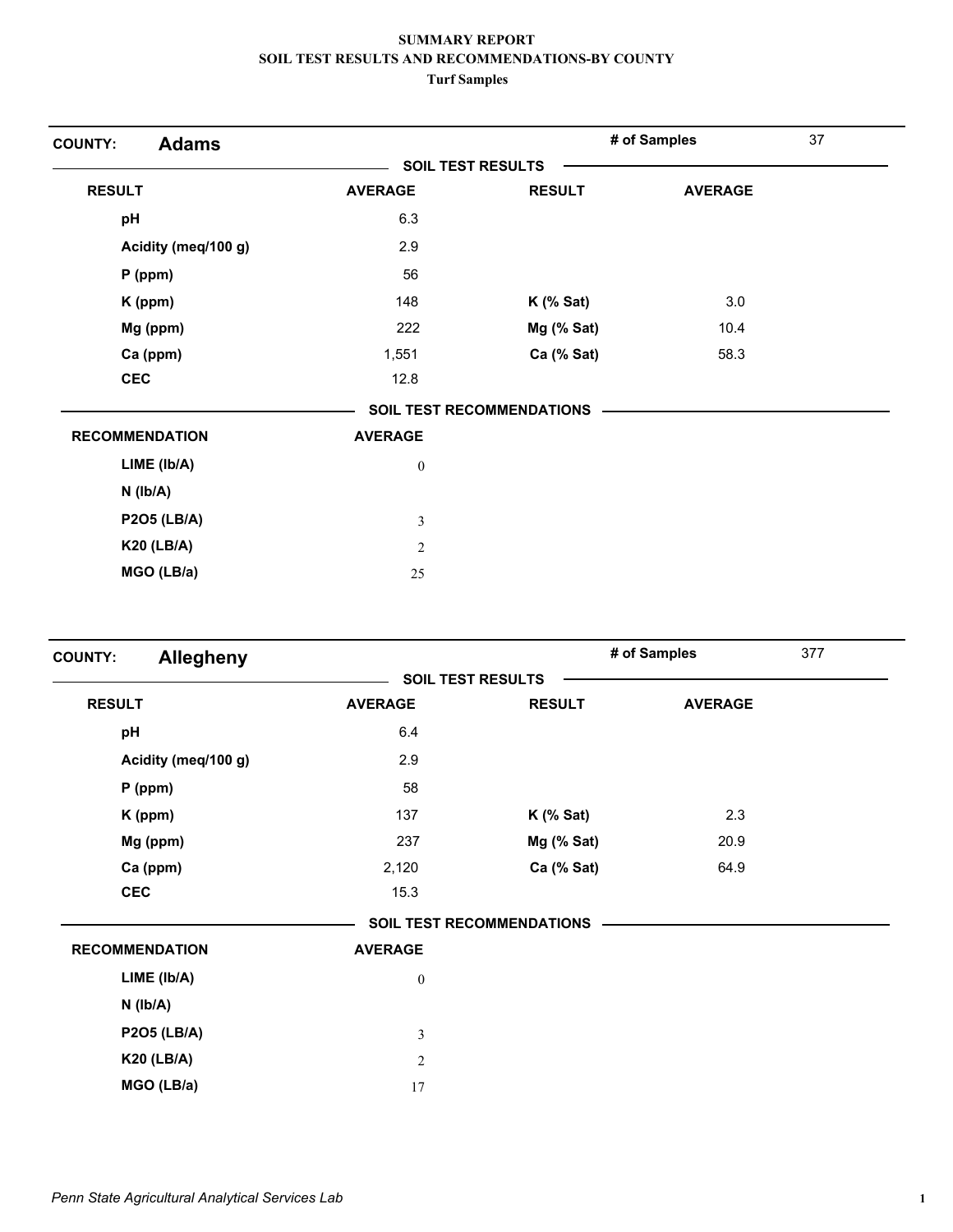| <b>Armstrong</b><br><b>COUNTY:</b> |                  |                                  | # of Samples   | 11 |
|------------------------------------|------------------|----------------------------------|----------------|----|
|                                    |                  | <b>SOIL TEST RESULTS</b>         |                |    |
| <b>RESULT</b>                      | <b>AVERAGE</b>   | <b>RESULT</b>                    | <b>AVERAGE</b> |    |
| pH                                 | 6.4              |                                  |                |    |
| Acidity (meq/100 g)                | 2.6              |                                  |                |    |
| $P$ (ppm)                          | 36               |                                  |                |    |
| K (ppm)                            | 143              | $K$ (% Sat)                      | 2.9            |    |
| Mg (ppm)                           | 229              | Mg (% Sat)                       | 13.3           |    |
| Ca (ppm)                           | 1,632            | Ca (% Sat)                       | 59.5           |    |
| <b>CEC</b>                         | 12.9             |                                  |                |    |
|                                    |                  | <b>SOIL TEST RECOMMENDATIONS</b> |                |    |
| <b>RECOMMENDATION</b>              | <b>AVERAGE</b>   |                                  |                |    |
| $LIME$ ( $lb/A$ )                  | $\boldsymbol{0}$ |                                  |                |    |
| $N$ ( $lb/A$ )                     |                  |                                  |                |    |
| <b>P2O5 (LB/A)</b>                 | 5                |                                  |                |    |
| <b>K20 (LB/A)</b>                  | $\overline{2}$   |                                  |                |    |
| MGO (LB/a)                         | 19               |                                  |                |    |

| <b>BEAVER</b><br><b>COUNTY:</b> |                          |                                  | # of Samples   | 38 |
|---------------------------------|--------------------------|----------------------------------|----------------|----|
|                                 | <b>SOIL TEST RESULTS</b> |                                  |                |    |
| <b>RESULT</b>                   | <b>AVERAGE</b>           | <b>RESULT</b>                    | <b>AVERAGE</b> |    |
| pH                              | 6.4                      |                                  |                |    |
| Acidity (meq/100 g)             | 2.7                      |                                  |                |    |
| $P$ (ppm)                       | 40                       |                                  |                |    |
| K (ppm)                         | 115                      | $K$ (% Sat)                      | 2.3            |    |
| Mg (ppm)                        | 172                      | Mg (% Sat)                       | 7.0            |    |
| Ca (ppm)                        | 1,641                    | Ca (% Sat)                       | 63.4           |    |
| <b>CEC</b>                      | 12.6                     |                                  |                |    |
|                                 |                          | <b>SOIL TEST RECOMMENDATIONS</b> |                |    |
| <b>RECOMMENDATION</b>           | <b>AVERAGE</b>           |                                  |                |    |
| LIME (lb/A)                     | $\boldsymbol{0}$         |                                  |                |    |
| $N$ ( $lb/A$ )                  |                          |                                  |                |    |
| <b>P2O5 (LB/A)</b>              | $\mathfrak{Z}$           |                                  |                |    |
| <b>K20 (LB/A)</b>               | $\overline{c}$           |                                  |                |    |
| MGO (LB/a)                      | $20\,$                   |                                  |                |    |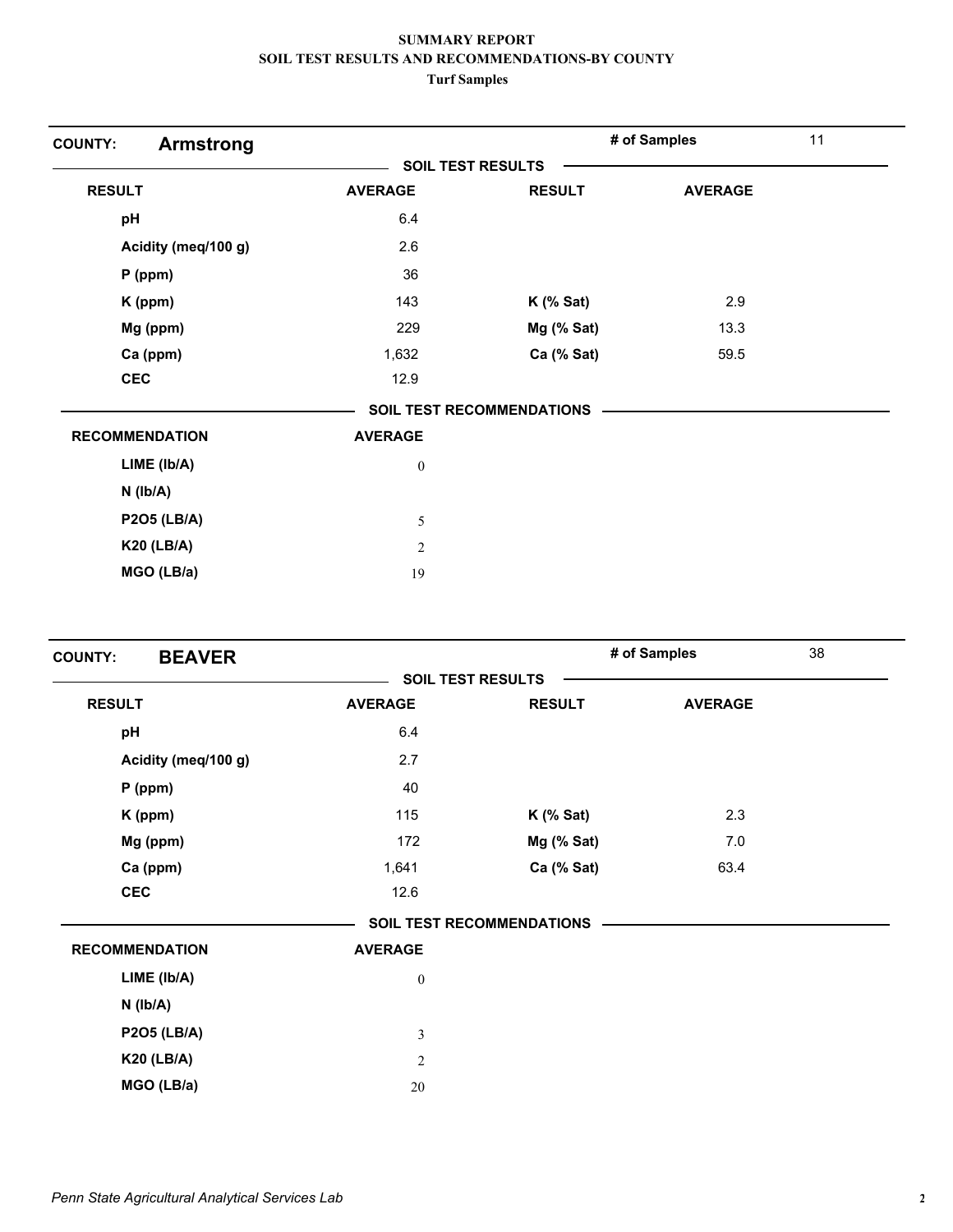| <b>Bedford</b><br><b>COUNTY:</b> |                  |                                  | # of Samples   | 21 |
|----------------------------------|------------------|----------------------------------|----------------|----|
|                                  |                  | <b>SOIL TEST RESULTS</b>         |                |    |
| <b>RESULT</b>                    | <b>AVERAGE</b>   | <b>RESULT</b>                    | <b>AVERAGE</b> |    |
| pH                               | 6.6              |                                  |                |    |
| Acidity (meq/100 g)              | 1.6              |                                  |                |    |
| $P$ (ppm)                        | 42               |                                  |                |    |
| K (ppm)                          | 140              | $K$ (% Sat)                      | 3.0            |    |
| Mg (ppm)                         | 194              | Mg (% Sat)                       | 10.7           |    |
| Ca (ppm)                         | 1,803            | Ca (% Sat)                       | 68.6           |    |
| <b>CEC</b>                       | 11.9             |                                  |                |    |
|                                  |                  | <b>SOIL TEST RECOMMENDATIONS</b> |                |    |
| <b>RECOMMENDATION</b>            | <b>AVERAGE</b>   |                                  |                |    |
| LIME (Ib/A)                      | $\boldsymbol{0}$ |                                  |                |    |
| $N$ ( $lb/A$ )                   |                  |                                  |                |    |
| <b>P2O5 (LB/A)</b>               | 4                |                                  |                |    |
| <b>K20 (LB/A)</b>                | $\overline{2}$   |                                  |                |    |
| MGO (LB/a)                       | 29               |                                  |                |    |

| <b>Berks</b><br><b>COUNTY:</b> |                          |                           | # of Samples   | 261 |
|--------------------------------|--------------------------|---------------------------|----------------|-----|
|                                | <b>SOIL TEST RESULTS</b> |                           |                |     |
| <b>RESULT</b>                  | <b>AVERAGE</b>           | <b>RESULT</b>             | <b>AVERAGE</b> |     |
| pH                             | 6.6                      |                           |                |     |
| Acidity (meq/100 g)            | 2.0                      |                           |                |     |
| $P$ (ppm)                      | 79                       |                           |                |     |
| K (ppm)                        | 163                      | $K$ (% Sat)               | 3.3            |     |
| Mg (ppm)                       | 228                      | Mg (% Sat)                | 1.9            |     |
| Ca (ppm)                       | 1,669                    | Ca (% Sat)                | 63.9           |     |
| <b>CEC</b>                     | 12.3                     |                           |                |     |
|                                |                          | SOIL TEST RECOMMENDATIONS |                |     |
| <b>RECOMMENDATION</b>          | <b>AVERAGE</b>           |                           |                |     |
| LIME (lb/A)                    | $\boldsymbol{0}$         |                           |                |     |
| $N$ ( $lb/A$ )                 |                          |                           |                |     |
| <b>P2O5 (LB/A)</b>             | 3                        |                           |                |     |
| <b>K20 (LB/A)</b>              | $\overline{2}$           |                           |                |     |
| MGO (LB/a)                     | 20                       |                           |                |     |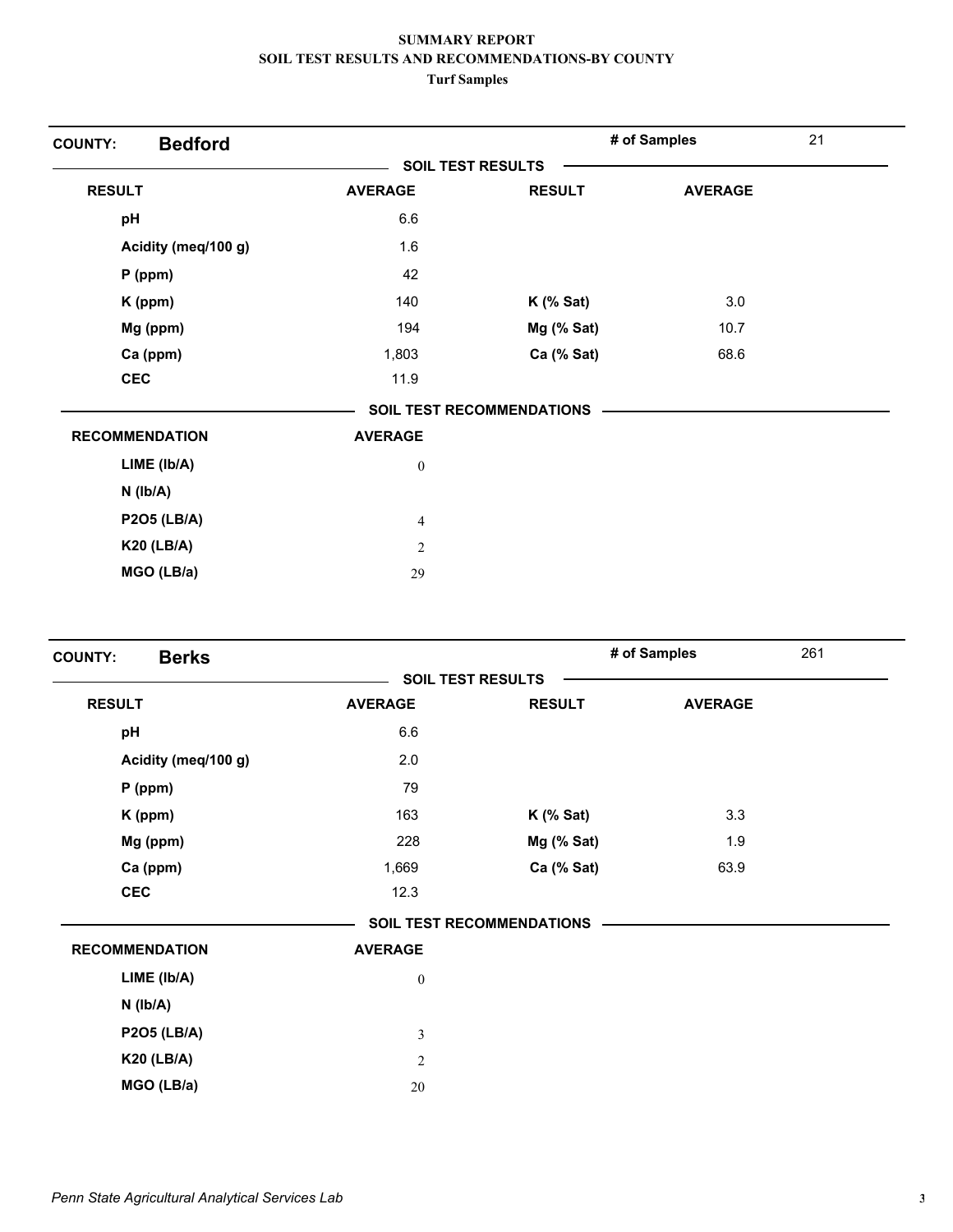| <b>Blair</b><br><b>COUNTY:</b> |                |                                  | # of Samples   | 65 |
|--------------------------------|----------------|----------------------------------|----------------|----|
|                                |                | <b>SOIL TEST RESULTS</b>         |                |    |
| <b>RESULT</b>                  | <b>AVERAGE</b> | <b>RESULT</b>                    | <b>AVERAGE</b> |    |
| pH                             | 6.7            |                                  |                |    |
| Acidity (meq/100 g)            | 1.8            |                                  |                |    |
| $P$ (ppm)                      | 60             |                                  |                |    |
| K (ppm)                        | 161            | $K$ (% Sat)                      | 3.3            |    |
| Mg (ppm)                       | 208            | Mg (% Sat)                       | 10.5           |    |
| Ca (ppm)                       | 1,895          | Ca (% Sat)                       | 68.1           |    |
| <b>CEC</b>                     | 12.9           |                                  |                |    |
|                                |                | <b>SOIL TEST RECOMMENDATIONS</b> |                |    |
| <b>RECOMMENDATION</b>          | <b>AVERAGE</b> |                                  |                |    |
| LIME (Ib/A)                    | $\bf{0}$       |                                  |                |    |
| $N$ ( $Ib/A$ )                 |                |                                  |                |    |
| <b>P2O5 (LB/A)</b>             | 4              |                                  |                |    |
| <b>K20 (LB/A)</b>              | $\overline{c}$ |                                  |                |    |
| MGO (LB/a)                     | 49             |                                  |                |    |

| <b>Bradford</b><br><b>COUNTY:</b> |                          |                                  | # of Samples   | $10$ |
|-----------------------------------|--------------------------|----------------------------------|----------------|------|
|                                   | <b>SOIL TEST RESULTS</b> |                                  |                |      |
| <b>RESULT</b>                     | <b>AVERAGE</b>           | <b>RESULT</b>                    | <b>AVERAGE</b> |      |
| pH                                | 6.4                      |                                  |                |      |
| Acidity (meq/100 g)               | 3.1                      |                                  |                |      |
| $P$ (ppm)                         | 55                       |                                  |                |      |
| K (ppm)                           | 91                       | $K$ (% Sat)                      | 2.3            |      |
| Mg (ppm)                          | 154                      | Mg (% Sat)                       | 4.0            |      |
| Ca (ppm)                          | 1,228                    | Ca (% Sat)                       | 57.5           |      |
| <b>CEC</b>                        | 10.7                     |                                  |                |      |
|                                   |                          | <b>SOIL TEST RECOMMENDATIONS</b> |                |      |
| <b>RECOMMENDATION</b>             | <b>AVERAGE</b>           |                                  |                |      |
| LIME (lb/A)                       | $\boldsymbol{0}$         |                                  |                |      |
| $N$ ( $Ib/A$ )                    |                          |                                  |                |      |
| <b>P2O5 (LB/A)</b>                | 4                        |                                  |                |      |
| <b>K20 (LB/A)</b>                 | 3                        |                                  |                |      |
| MGO (LB/a)                        | 56                       |                                  |                |      |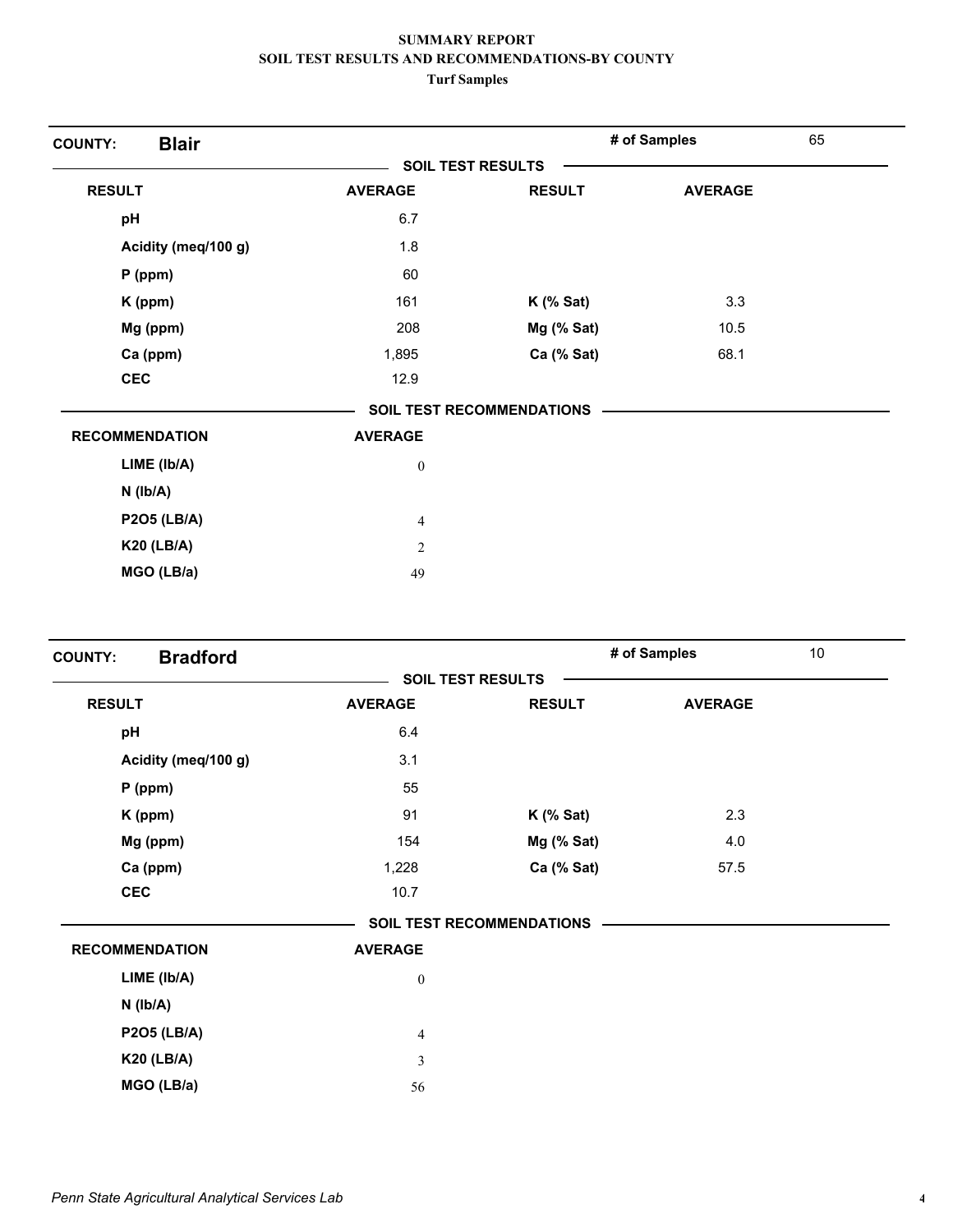| <b>Bucks</b><br><b>COUNTY:</b> |                  |                                  | # of Samples   | 214 |
|--------------------------------|------------------|----------------------------------|----------------|-----|
|                                |                  | <b>SOIL TEST RESULTS</b>         |                |     |
| <b>RESULT</b>                  | <b>AVERAGE</b>   | <b>RESULT</b>                    | <b>AVERAGE</b> |     |
| pH                             | 6.2              |                                  |                |     |
| Acidity (meq/100 g)            | 3.2              |                                  |                |     |
| $P$ (ppm)                      | 78               |                                  |                |     |
| K (ppm)                        | 138              | $K$ (% Sat)                      | 3.1            |     |
| Mg (ppm)                       | 207              | Mg (% Sat)                       | 10.4           |     |
| Ca (ppm)                       | 1,232            | Ca (% Sat)                       | 52.3           |     |
| <b>CEC</b>                     | 11.4             |                                  |                |     |
|                                |                  | <b>SOIL TEST RECOMMENDATIONS</b> |                |     |
| <b>RECOMMENDATION</b>          | <b>AVERAGE</b>   |                                  |                |     |
| LIME (lb/A)                    | $\boldsymbol{0}$ |                                  |                |     |
| $N$ ( $lb/A$ )                 |                  |                                  |                |     |
| <b>P2O5 (LB/A)</b>             | 4                |                                  |                |     |
| <b>K20 (LB/A)</b>              | $\overline{2}$   |                                  |                |     |
| MGO (LB/a)                     | 26               |                                  |                |     |

| <b>Butler</b><br><b>COUNTY:</b> |                          |                                  | # of Samples   | 110 |
|---------------------------------|--------------------------|----------------------------------|----------------|-----|
|                                 | <b>SOIL TEST RESULTS</b> |                                  |                |     |
| <b>RESULT</b>                   | <b>AVERAGE</b>           | <b>RESULT</b>                    | <b>AVERAGE</b> |     |
| pH                              | 6.4                      |                                  |                |     |
| Acidity (meq/100 g)             | 2.7                      |                                  |                |     |
| $P$ (ppm)                       | 42                       |                                  |                |     |
| K (ppm)                         | 137                      | $K$ (% Sat)                      | 2.8            |     |
| Mg (ppm)                        | 178                      | $Mg$ (% Sat)                     | 3.1            |     |
| Ca (ppm)                        | 1,641                    | Ca (% Sat)                       | 62.8           |     |
| <b>CEC</b>                      | 12.6                     |                                  |                |     |
|                                 |                          | <b>SOIL TEST RECOMMENDATIONS</b> |                |     |
| <b>RECOMMENDATION</b>           | <b>AVERAGE</b>           |                                  |                |     |
| LIME (Ib/A)                     | $\boldsymbol{0}$         |                                  |                |     |
| $N$ ( $Ib/A$ )                  |                          |                                  |                |     |
| <b>P2O5 (LB/A)</b>              | 4                        |                                  |                |     |
| <b>K20 (LB/A)</b>               | $\overline{2}$           |                                  |                |     |
| MGO (LB/a)                      | 59                       |                                  |                |     |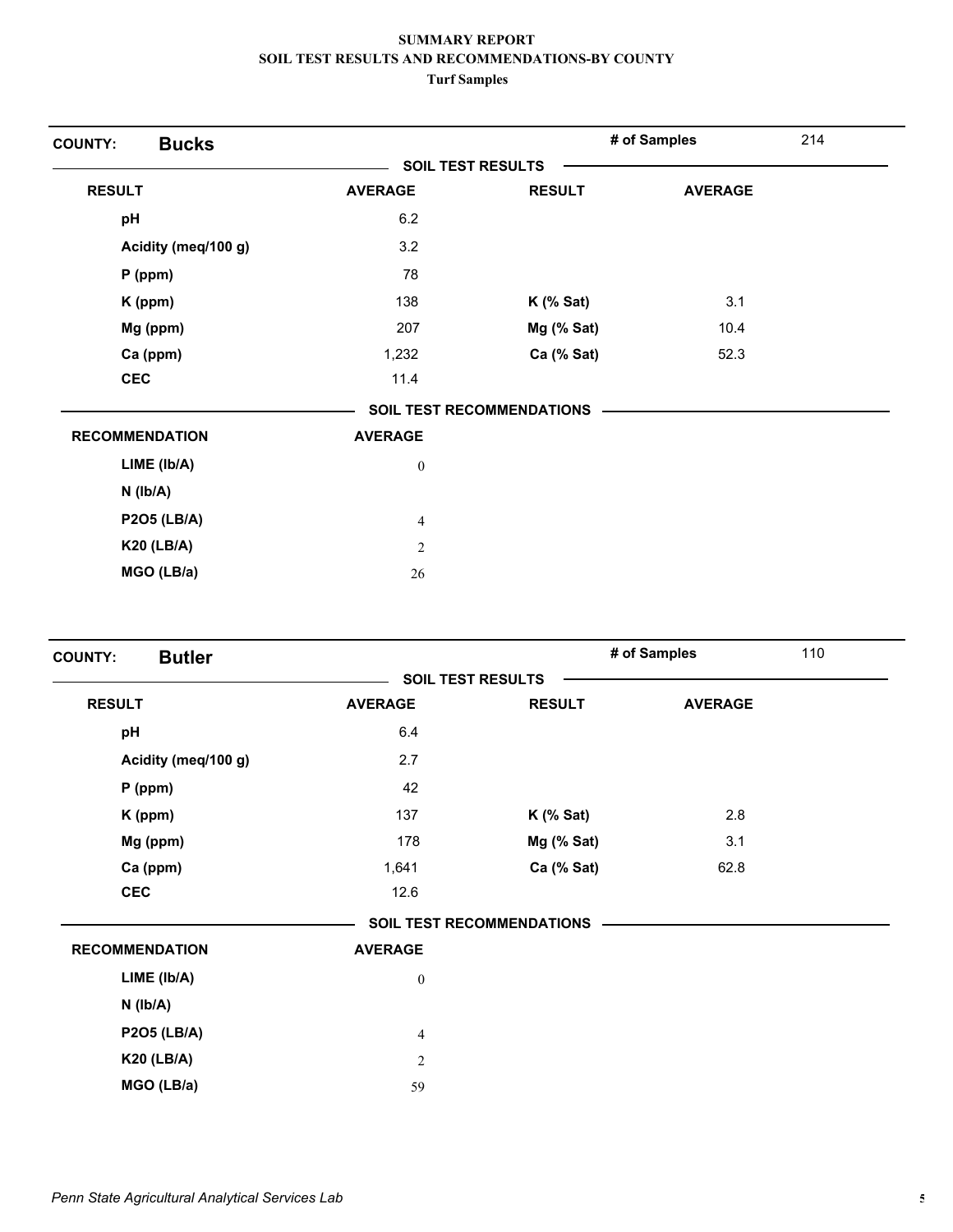| Cambria<br><b>COUNTY:</b> |                  |                                  | # of Samples   | 38 |
|---------------------------|------------------|----------------------------------|----------------|----|
|                           |                  | <b>SOIL TEST RESULTS</b>         |                |    |
| <b>RESULT</b>             | <b>AVERAGE</b>   | <b>RESULT</b>                    | <b>AVERAGE</b> |    |
| pH                        | 6.6              |                                  |                |    |
| Acidity (meq/100 g)       | 2.3              |                                  |                |    |
| $P$ (ppm)                 | 30               |                                  |                |    |
| K (ppm)                   | 151              | $K$ (% Sat)                      | 2.8            |    |
| Mg (ppm)                  | 242              | Mg (% Sat)                       | 12.8           |    |
| Ca (ppm)                  | 1,885            | Ca (% Sat)                       | 64.7           |    |
| <b>CEC</b>                | 13.9             |                                  |                |    |
|                           |                  | <b>SOIL TEST RECOMMENDATIONS</b> |                |    |
| <b>RECOMMENDATION</b>     | <b>AVERAGE</b>   |                                  |                |    |
| LIME (Ib/A)               | $\boldsymbol{0}$ |                                  |                |    |
| $N$ ( $lb/A$ )            |                  |                                  |                |    |
| <b>P2O5 (LB/A)</b>        | 4                |                                  |                |    |
| <b>K20 (LB/A)</b>         | $\overline{2}$   |                                  |                |    |
| MGO (LB/a)                | 39               |                                  |                |    |

| <b>Cameron</b><br><b>COUNTY:</b> |                          |                                  | # of Samples   | $\mathbf{1}$ |
|----------------------------------|--------------------------|----------------------------------|----------------|--------------|
|                                  | <b>SOIL TEST RESULTS</b> |                                  |                |              |
| <b>RESULT</b>                    | <b>AVERAGE</b>           | <b>RESULT</b>                    | <b>AVERAGE</b> |              |
| pH                               | 7.0                      |                                  |                |              |
| Acidity (meq/100 g)              | 0.0                      |                                  |                |              |
| $P$ (ppm)                        | 67                       |                                  |                |              |
| K (ppm)                          | 195                      | $K$ (% Sat)                      | 3.6            |              |
| Mg (ppm)                         | 362                      | Mg (% Sat)                       | 21.8           |              |
| Ca (ppm)                         | 2,059                    | Ca (% Sat)                       | 74.5           |              |
| <b>CEC</b>                       | 13.8                     |                                  |                |              |
|                                  |                          | <b>SOIL TEST RECOMMENDATIONS</b> |                |              |
| <b>RECOMMENDATION</b>            | <b>AVERAGE</b>           |                                  |                |              |
| LIME (Ib/A)                      | $\boldsymbol{0}$         |                                  |                |              |
| $N$ ( $lb/A$ )                   |                          |                                  |                |              |
| <b>P2O5 (LB/A)</b>               |                          |                                  |                |              |
| <b>K20 (LB/A)</b>                |                          |                                  |                |              |
| MGO (LB/a)                       |                          |                                  |                |              |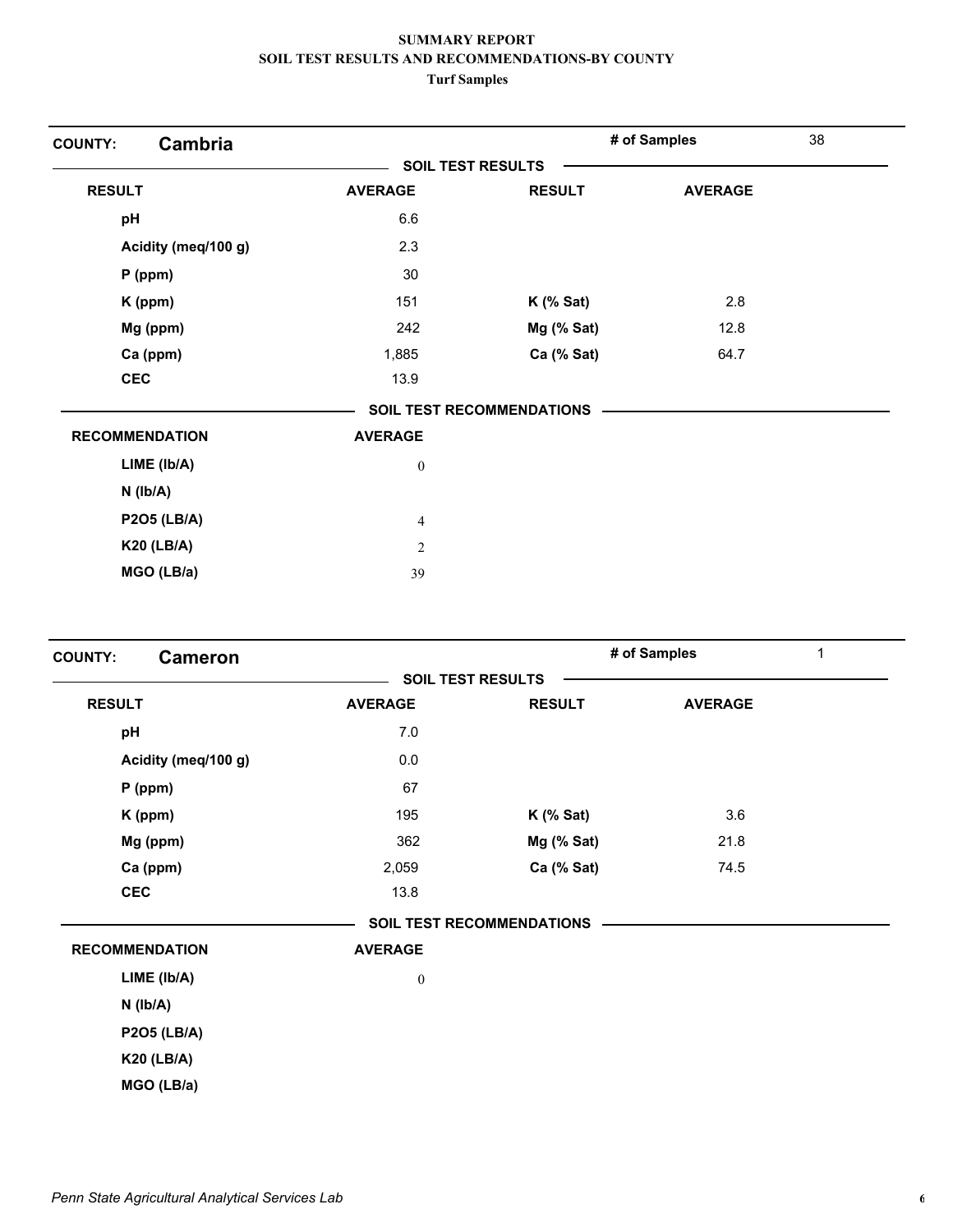| Carbon<br><b>COUNTY:</b> |                  |                           | # of Samples   | 21 |
|--------------------------|------------------|---------------------------|----------------|----|
|                          |                  | <b>SOIL TEST RESULTS</b>  |                |    |
| <b>RESULT</b>            | <b>AVERAGE</b>   | <b>RESULT</b>             | <b>AVERAGE</b> |    |
| pH                       | 6.5              |                           |                |    |
| Acidity (meq/100 g)      | 2.5              |                           |                |    |
| $P$ (ppm)                | 70               |                           |                |    |
| K (ppm)                  | 113              | $K$ (% Sat)               | 2.3            |    |
| Mg (ppm)                 | 174              | Mg (% Sat)                | 4.7            |    |
| Ca (ppm)                 | 1,929            | Ca (% Sat)                | 64.7           |    |
| <b>CEC</b>               | 12.8             |                           |                |    |
|                          |                  | SOIL TEST RECOMMENDATIONS |                |    |
| <b>RECOMMENDATION</b>    | <b>AVERAGE</b>   |                           |                |    |
| LIME (Ib/A)              | $\boldsymbol{0}$ |                           |                |    |
| $N$ ( $lb/A$ )           |                  |                           |                |    |
| <b>P2O5 (LB/A)</b>       | 4                |                           |                |    |
| <b>K20 (LB/A)</b>        | $\overline{c}$   |                           |                |    |
| MGO (LB/a)               | 44               |                           |                |    |

| <b>Centre</b><br><b>COUNTY:</b> |                          |                                  | # of Samples   | 208 |
|---------------------------------|--------------------------|----------------------------------|----------------|-----|
|                                 | <b>SOIL TEST RESULTS</b> |                                  |                |     |
| <b>RESULT</b>                   | <b>AVERAGE</b>           | <b>RESULT</b>                    | <b>AVERAGE</b> |     |
| pH                              | 6.8                      |                                  |                |     |
| Acidity (meq/100 g)             | 1.3                      |                                  |                |     |
| $P$ (ppm)                       | 73                       |                                  |                |     |
| K (ppm)                         | 147                      | $K$ (% Sat)                      | 3.1            |     |
| Mg (ppm)                        | 243                      | Mg (% Sat)                       | 5.4            |     |
| Ca (ppm)                        | 1,762                    | Ca (% Sat)                       | 67.6           |     |
| <b>CEC</b>                      | 12.1                     |                                  |                |     |
|                                 |                          | <b>SOIL TEST RECOMMENDATIONS</b> |                |     |
| <b>RECOMMENDATION</b>           | <b>AVERAGE</b>           |                                  |                |     |
| $LIME$ ( $lb/A$ )               | $\boldsymbol{0}$         |                                  |                |     |
| $N$ ( $lb/A$ )                  |                          |                                  |                |     |
| <b>P2O5 (LB/A)</b>              | $\mathfrak{Z}$           |                                  |                |     |
| <b>K20 (LB/A)</b>               | $\overline{2}$           |                                  |                |     |
| MGO (LB/a)                      | 27                       |                                  |                |     |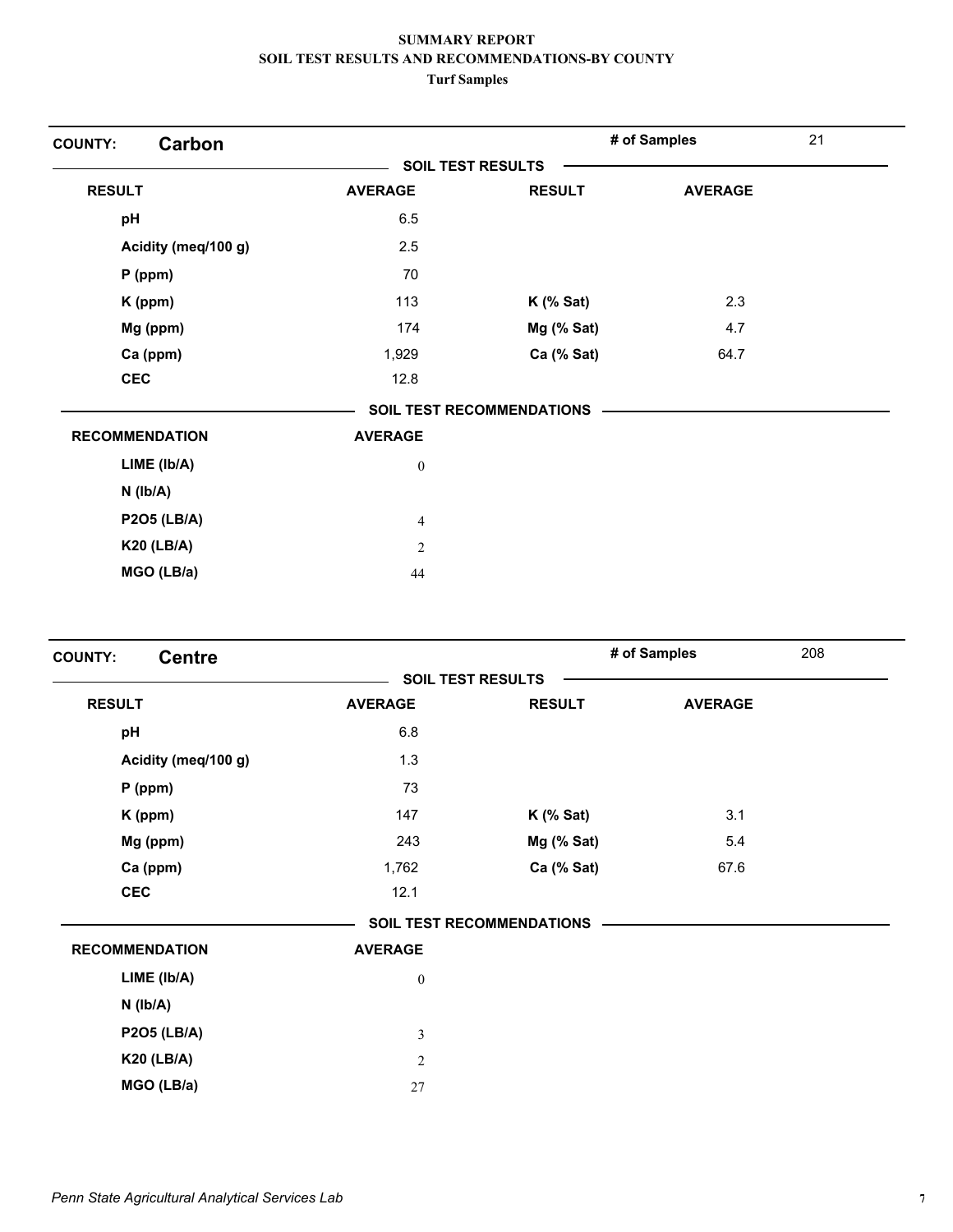| <b>Chester</b><br><b>COUNTY:</b> |                  |                           | # of Samples   | 212 |
|----------------------------------|------------------|---------------------------|----------------|-----|
|                                  |                  | <b>SOIL TEST RESULTS</b>  |                |     |
| <b>RESULT</b>                    | <b>AVERAGE</b>   | <b>RESULT</b>             | <b>AVERAGE</b> |     |
| pH                               | 6.4              |                           |                |     |
| Acidity (meq/100 g)              | 2.6              |                           |                |     |
| $P$ (ppm)                        | 52               |                           |                |     |
| K (ppm)                          | 165              | $K$ (% Sat)               | 3.7            |     |
| Mg (ppm)                         | 223              | Mg (% Sat)                | 7.6            |     |
| Ca (ppm)                         | 1,269            | Ca (% Sat)                | 54.6           |     |
| <b>CEC</b>                       | 11.1             |                           |                |     |
|                                  |                  | SOIL TEST RECOMMENDATIONS |                |     |
| <b>RECOMMENDATION</b>            | <b>AVERAGE</b>   |                           |                |     |
| LIME (lb/A)                      | $\boldsymbol{0}$ |                           |                |     |
| $N$ ( $Ib/A$ )                   |                  |                           |                |     |
| <b>P2O5 (LB/A)</b>               | 3                |                           |                |     |
| <b>K20 (LB/A)</b>                | 2                |                           |                |     |
| MGO (LB/a)                       | 12               |                           |                |     |

| <b>Clarion</b><br><b>COUNTY:</b> |                  |                           | # of Samples   | 16 |
|----------------------------------|------------------|---------------------------|----------------|----|
|                                  |                  | <b>SOIL TEST RESULTS</b>  |                |    |
| <b>RESULT</b>                    | <b>AVERAGE</b>   | <b>RESULT</b>             | <b>AVERAGE</b> |    |
| pH                               | 6.3              |                           |                |    |
| Acidity (meq/100 g)              | 3.1              |                           |                |    |
| $P$ (ppm)                        | 54               |                           |                |    |
| $K$ (ppm)                        | 144              | $K$ (% Sat)               | 2.7            |    |
| Mg (ppm)                         | 212              | Mg (% Sat)                | 6.9            |    |
| Ca (ppm)                         | 1,873            | Ca (% Sat)                | 59.7           |    |
| <b>CEC</b>                       | 13.4             |                           |                |    |
|                                  |                  | SOIL TEST RECOMMENDATIONS |                |    |
| <b>RECOMMENDATION</b>            | <b>AVERAGE</b>   |                           |                |    |
| LIME (Ib/A)                      | $\boldsymbol{0}$ |                           |                |    |
| $N$ ( $lb/A$ )                   |                  |                           |                |    |
| <b>P2O5 (LB/A)</b>               | $\mathfrak{Z}$   |                           |                |    |
| <b>K20 (LB/A)</b>                | 3                |                           |                |    |
| MGO (LB/a)                       | 25               |                           |                |    |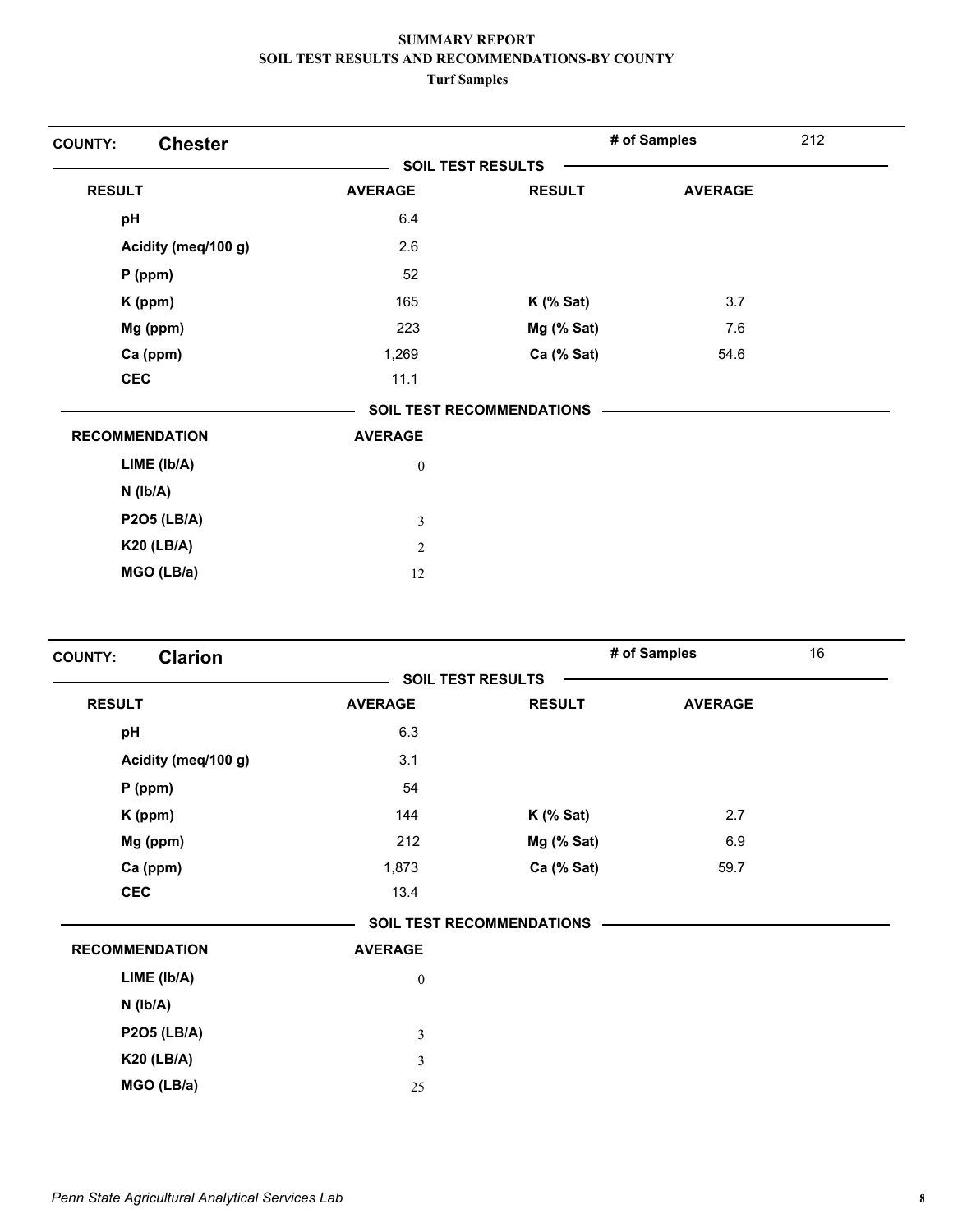| <b>Clearfield</b><br><b>COUNTY:</b> |                  |                                  | # of Samples   | 44 |
|-------------------------------------|------------------|----------------------------------|----------------|----|
|                                     |                  | <b>SOIL TEST RESULTS</b>         |                |    |
| <b>RESULT</b>                       | <b>AVERAGE</b>   | <b>RESULT</b>                    | <b>AVERAGE</b> |    |
| pH                                  | 6.5              |                                  |                |    |
| Acidity (meq/100 g)                 | 2.4              |                                  |                |    |
| P (ppm)                             | 47               |                                  |                |    |
| K (ppm)                             | 167              | $K$ (% Sat)                      | 3.2            |    |
| Mg (ppm)                            | 242              | Mg (% Sat)                       | 19.3           |    |
| Ca (ppm)                            | 1,855            | Ca (% Sat)                       | 64.3           |    |
| <b>CEC</b>                          | 13.8             |                                  |                |    |
|                                     |                  | <b>SOIL TEST RECOMMENDATIONS</b> |                |    |
| <b>RECOMMENDATION</b>               | <b>AVERAGE</b>   |                                  |                |    |
| LIME (lb/A)                         | $\boldsymbol{0}$ |                                  |                |    |
| N (lb/A)                            |                  |                                  |                |    |
| <b>P2O5 (LB/A)</b>                  | $\overline{c}$   |                                  |                |    |
| <b>K20 (LB/A)</b>                   | $\overline{2}$   |                                  |                |    |
| MGO (LB/a)                          | 30               |                                  |                |    |

| <b>Clinton</b><br><b>COUNTY:</b> |                  |                           | # of Samples   | 21 |
|----------------------------------|------------------|---------------------------|----------------|----|
|                                  |                  | <b>SOIL TEST RESULTS</b>  |                |    |
| <b>RESULT</b>                    | <b>AVERAGE</b>   | <b>RESULT</b>             | <b>AVERAGE</b> |    |
| pH                               | 6.6              |                           |                |    |
| Acidity (meq/100 g)              | 2.0              |                           |                |    |
| $P$ (ppm)                        | 54               |                           |                |    |
| K (ppm)                          | 120              | $K$ (% Sat)               | 2.5            |    |
| Mg (ppm)                         | 171              | $Mg$ (% Sat)              | 6.7            |    |
| Ca (ppm)                         | 1,893            | Ca (% Sat)                | 68.2           |    |
| <b>CEC</b>                       | 12.4             |                           |                |    |
|                                  |                  | SOIL TEST RECOMMENDATIONS |                |    |
| <b>RECOMMENDATION</b>            | <b>AVERAGE</b>   |                           |                |    |
| LIME (lb/A)                      | $\boldsymbol{0}$ |                           |                |    |
| $N$ ( $lb/A$ )                   |                  |                           |                |    |
| <b>P2O5 (LB/A)</b>               | $\overline{2}$   |                           |                |    |
| <b>K20 (LB/A)</b>                | $\overline{c}$   |                           |                |    |
| MGO (LB/a)                       | 18               |                           |                |    |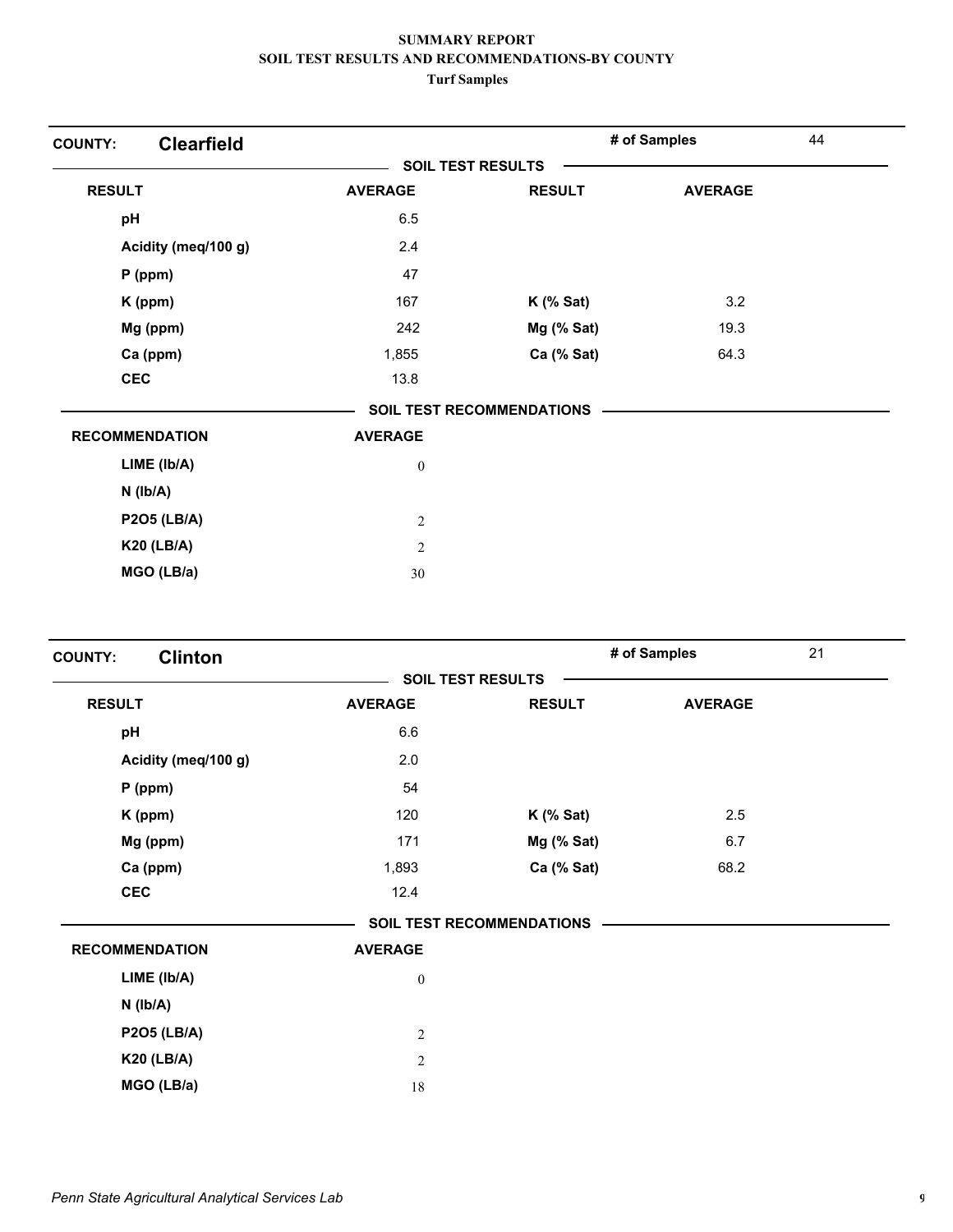| Columbia<br><b>COUNTY:</b> |                  |                                  | # of Samples   | 19 |
|----------------------------|------------------|----------------------------------|----------------|----|
|                            |                  | <b>SOIL TEST RESULTS</b>         |                |    |
| <b>RESULT</b>              | <b>AVERAGE</b>   | <b>RESULT</b>                    | <b>AVERAGE</b> |    |
| pH                         | 6.1              |                                  |                |    |
| Acidity (meq/100 g)        | 3.6              |                                  |                |    |
| $P$ (ppm)                  | 48               |                                  |                |    |
| K (ppm)                    | 135              | $K$ (% Sat)                      | 3.4            |    |
| Mg (ppm)                   | 143              | Mg (% Sat)                       | 12.0           |    |
| Ca (ppm)                   | 1,141            | Ca (% Sat)                       | 52.3           |    |
| <b>CEC</b>                 | 10.8             |                                  |                |    |
|                            |                  | <b>SOIL TEST RECOMMENDATIONS</b> |                |    |
| <b>RECOMMENDATION</b>      | <b>AVERAGE</b>   |                                  |                |    |
| LIME (Ib/A)                | $\boldsymbol{0}$ |                                  |                |    |
| $N$ ( $lb/A$ )             |                  |                                  |                |    |
| <b>P2O5 (LB/A)</b>         | $\overline{2}$   |                                  |                |    |
| <b>K20 (LB/A)</b>          | $\overline{2}$   |                                  |                |    |
| MGO (LB/a)                 | 34               |                                  |                |    |

| <b>Crawford</b><br><b>COUNTY:</b> |                  |                           | # of Samples   | 18 |
|-----------------------------------|------------------|---------------------------|----------------|----|
|                                   |                  | <b>SOIL TEST RESULTS</b>  |                |    |
| <b>RESULT</b>                     | <b>AVERAGE</b>   | <b>RESULT</b>             | <b>AVERAGE</b> |    |
| pH                                | 6.5              |                           |                |    |
| Acidity (meq/100 g)               | 3.3              |                           |                |    |
| $P$ (ppm)                         | 41               |                           |                |    |
| K (ppm)                           | 99               | $K$ (% Sat)               | 2.0            |    |
| Mg (ppm)                          | 197              | Mg (% Sat)                | 3.7            |    |
| Ca (ppm)                          | 1,578            | Ca (% Sat)                | 60.2           |    |
| <b>CEC</b>                        | 12.7             |                           |                |    |
|                                   |                  | SOIL TEST RECOMMENDATIONS |                |    |
| <b>RECOMMENDATION</b>             | <b>AVERAGE</b>   |                           |                |    |
| LIME (lb/A)                       | $\boldsymbol{0}$ |                           |                |    |
| $N$ ( $Ib/A$ )                    |                  |                           |                |    |
| <b>P2O5 (LB/A)</b>                | $\mathfrak{Z}$   |                           |                |    |
| <b>K20 (LB/A)</b>                 | 2                |                           |                |    |
| MGO (LB/a)                        | 21               |                           |                |    |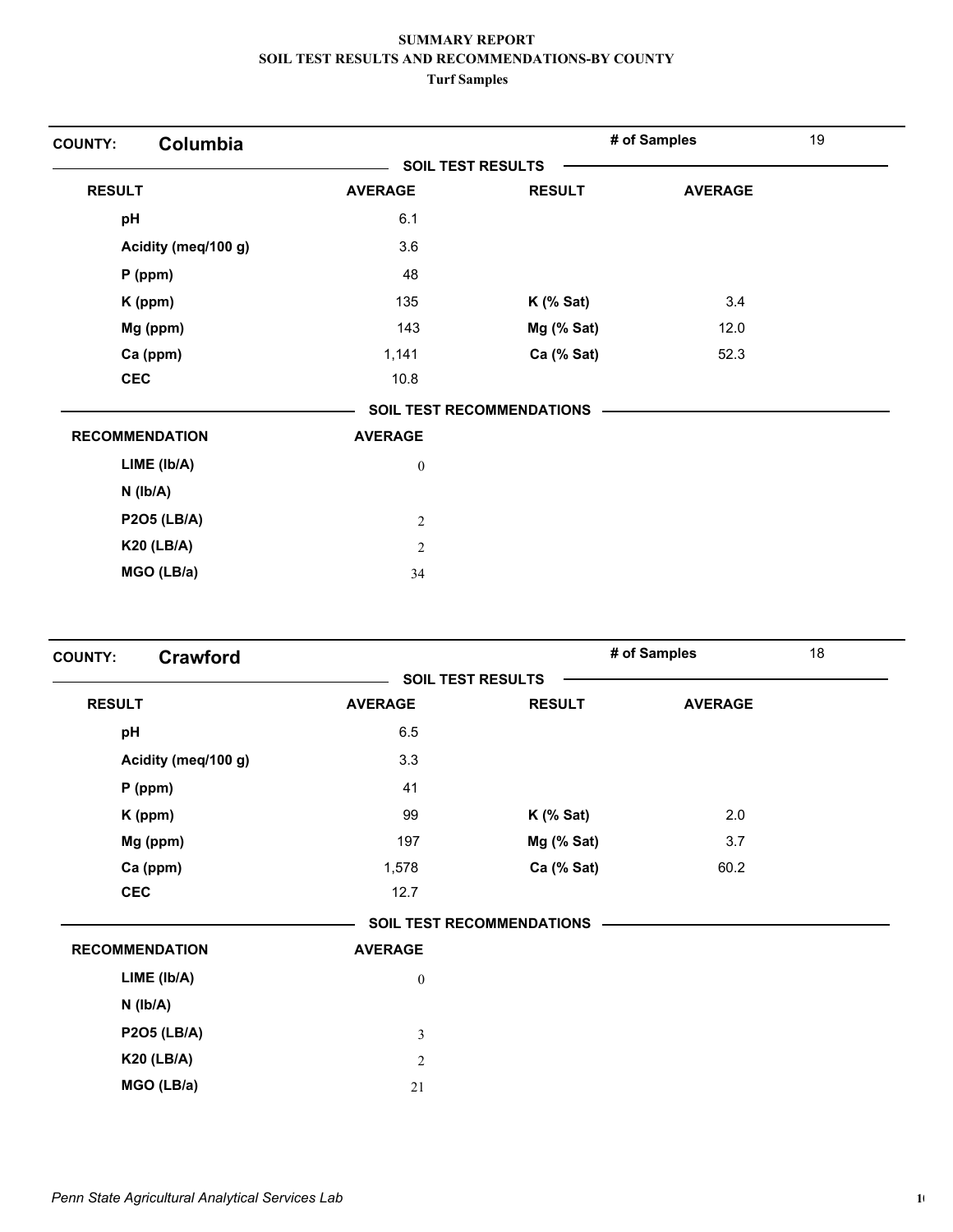| <b>Cumberland</b><br><b>COUNTY:</b> |                  |                                  | # of Samples   | 266 |
|-------------------------------------|------------------|----------------------------------|----------------|-----|
|                                     |                  | <b>SOIL TEST RESULTS</b>         |                |     |
| <b>RESULT</b>                       | <b>AVERAGE</b>   | <b>RESULT</b>                    | <b>AVERAGE</b> |     |
| pH                                  | 6.4              |                                  |                |     |
| Acidity (meq/100 g)                 | 2.4              |                                  |                |     |
| $P$ (ppm)                           | 61               |                                  |                |     |
| K (ppm)                             | 161              | $K$ (% Sat)                      | 3.3            |     |
| Mg (ppm)                            | 184              | Mg (% Sat)                       | 4.2            |     |
| Ca (ppm)                            | 1,645            | Ca (% Sat)                       | 63.7           |     |
| <b>CEC</b>                          | 12.5             |                                  |                |     |
|                                     |                  | <b>SOIL TEST RECOMMENDATIONS</b> |                |     |
| <b>RECOMMENDATION</b>               | <b>AVERAGE</b>   |                                  |                |     |
| $LIME$ ( $lb/A$ )                   | $\boldsymbol{0}$ |                                  |                |     |
| $N$ ( $lb/A$ )                      |                  |                                  |                |     |
| <b>P2O5 (LB/A)</b>                  | 2                |                                  |                |     |
| <b>K20 (LB/A)</b>                   | $\overline{c}$   |                                  |                |     |
| MGO (LB/a)                          | 42               |                                  |                |     |

| <b>Dauphin</b><br><b>COUNTY:</b> |                   |                           | # of Samples   | 452 |
|----------------------------------|-------------------|---------------------------|----------------|-----|
|                                  | SOIL TEST RESULTS |                           |                |     |
| <b>RESULT</b>                    | <b>AVERAGE</b>    | <b>RESULT</b>             | <b>AVERAGE</b> |     |
| pH                               | 6.5               |                           |                |     |
| Acidity (meq/100 g)              | 2.5               |                           |                |     |
| $P$ (ppm)                        | 62                |                           |                |     |
| K (ppm)                          | 167               | $K$ (% Sat)               | 3.3            |     |
| Mg (ppm)                         | 217               | $Mg$ (% Sat)              | 9.2            |     |
| Ca (ppm)                         | 1,684             | Ca (% Sat)                | 62.5           |     |
| <b>CEC</b>                       | 13.0              |                           |                |     |
|                                  |                   | SOIL TEST RECOMMENDATIONS |                |     |
| <b>RECOMMENDATION</b>            | <b>AVERAGE</b>    |                           |                |     |
| LIME (lb/A)                      | $\boldsymbol{0}$  |                           |                |     |
| $N$ ( $Ib/A$ )                   |                   |                           |                |     |
| <b>P2O5 (LB/A)</b>               | $\overline{c}$    |                           |                |     |
| <b>K20 (LB/A)</b>                | $\overline{2}$    |                           |                |     |
| MGO (LB/a)                       | 27                |                           |                |     |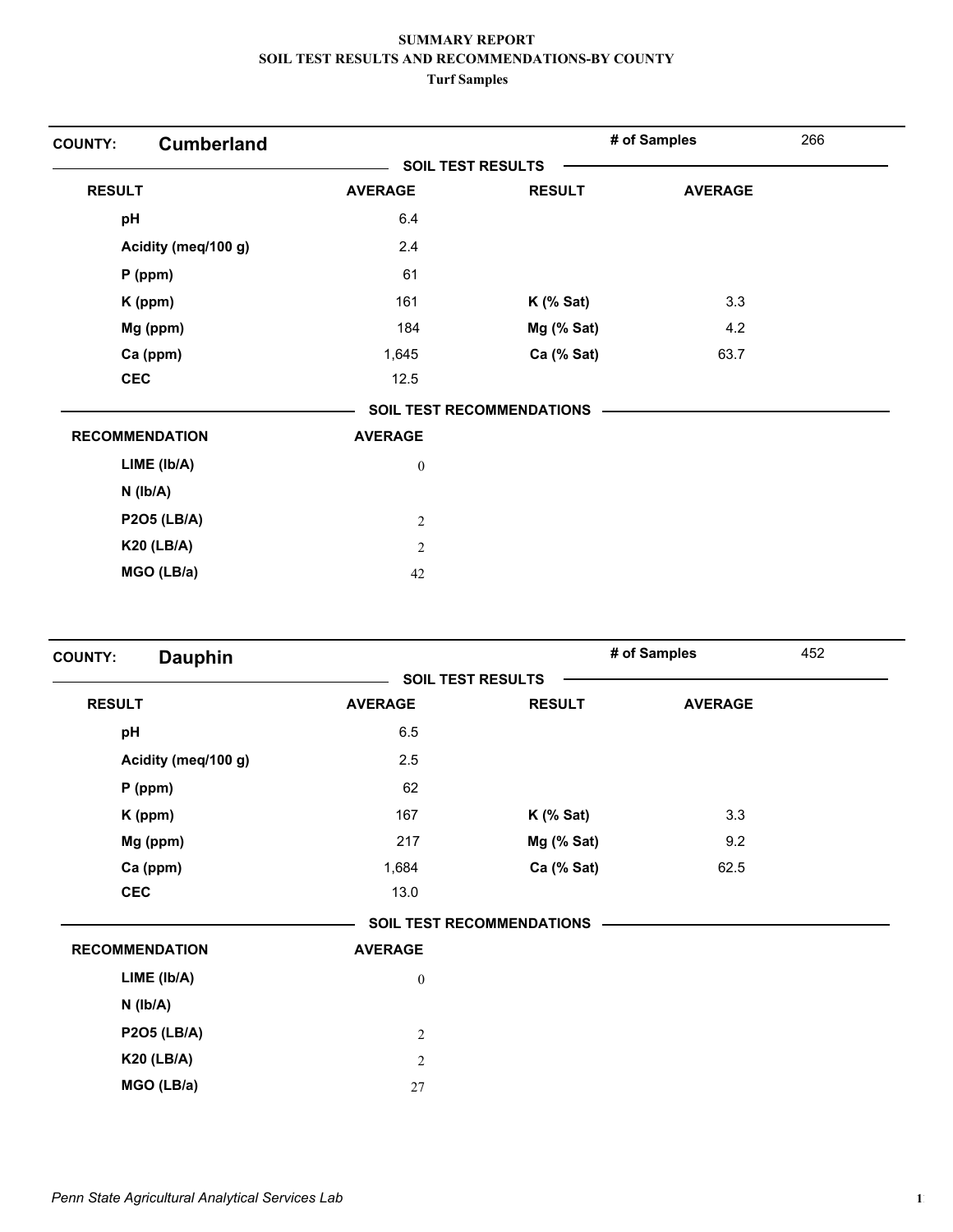| <b>Delaware</b><br><b>COUNTY:</b> |                  |                                  | # of Samples   | 954 |
|-----------------------------------|------------------|----------------------------------|----------------|-----|
|                                   |                  | <b>SOIL TEST RESULTS</b>         |                |     |
| <b>RESULT</b>                     | <b>AVERAGE</b>   | <b>RESULT</b>                    | <b>AVERAGE</b> |     |
| pH                                | 6.2              |                                  |                |     |
| Acidity (meq/100 g)               | 3.3              |                                  |                |     |
| $P$ (ppm)                         | 52               |                                  |                |     |
| K (ppm)                           | 160              | $K$ (% Sat)                      | 3.4            |     |
| Mg (ppm)                          | 226              | Mg (% Sat)                       | 6.2            |     |
| Ca (ppm)                          | 1,313            | Ca (% Sat)                       | 53.2           |     |
| <b>CEC</b>                        | 12.1             |                                  |                |     |
|                                   |                  | <b>SOIL TEST RECOMMENDATIONS</b> |                |     |
| <b>RECOMMENDATION</b>             | <b>AVERAGE</b>   |                                  |                |     |
| LIME (lb/A)                       | $\boldsymbol{0}$ |                                  |                |     |
| $N$ ( $Ib/A$ )                    |                  |                                  |                |     |
| <b>P2O5 (LB/A)</b>                | $\overline{2}$   |                                  |                |     |
| <b>K20 (LB/A)</b>                 | $\overline{2}$   |                                  |                |     |
| MGO (LB/a)                        | 18               |                                  |                |     |

| <b>Elk</b><br><b>COUNTY:</b> |                          |                                  | # of Samples   | 16 |
|------------------------------|--------------------------|----------------------------------|----------------|----|
|                              | <b>SOIL TEST RESULTS</b> |                                  |                |    |
| <b>RESULT</b>                | <b>AVERAGE</b>           | <b>RESULT</b>                    | <b>AVERAGE</b> |    |
| pH                           | $6.6\,$                  |                                  |                |    |
| Acidity (meq/100 g)          | 1.9                      |                                  |                |    |
| $P$ (ppm)                    | 26                       |                                  |                |    |
| K (ppm)                      | 115                      | $K$ (% Sat)                      | 2.0            |    |
| Mg (ppm)                     | 280                      | Mg (% Sat)                       | 9.4            |    |
| Ca (ppm)                     | 1,958                    | Ca (% Sat)                       | 66.2           |    |
| <b>CEC</b>                   | 14.1                     |                                  |                |    |
|                              |                          | <b>SOIL TEST RECOMMENDATIONS</b> |                |    |
| <b>RECOMMENDATION</b>        | <b>AVERAGE</b>           |                                  |                |    |
| $LIME$ ( $lb/A$ )            | $\boldsymbol{0}$         |                                  |                |    |
| $N$ ( $lb/A$ )               |                          |                                  |                |    |
| <b>P2O5 (LB/A)</b>           | $\boldsymbol{2}$         |                                  |                |    |
| <b>K20 (LB/A)</b>            | $\overline{c}$           |                                  |                |    |
| MGO (LB/a)                   | $\boldsymbol{0}$         |                                  |                |    |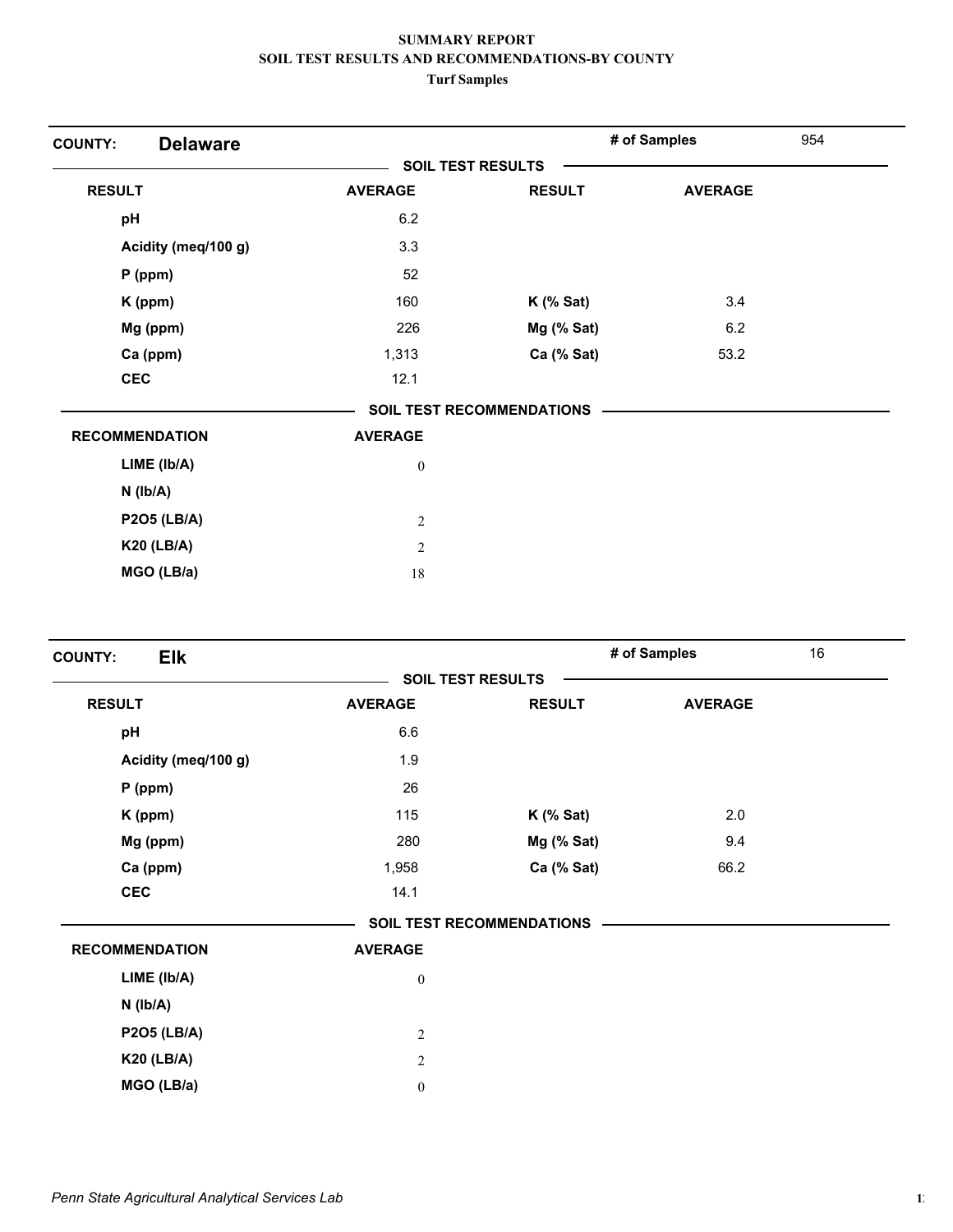| <b>Erie</b><br><b>COUNTY:</b> |                          |                           | # of Samples   | 57 |
|-------------------------------|--------------------------|---------------------------|----------------|----|
|                               | <b>SOIL TEST RESULTS</b> |                           |                |    |
| <b>RESULT</b>                 | <b>AVERAGE</b>           | <b>RESULT</b>             | <b>AVERAGE</b> |    |
| pH                            | 6.5                      |                           |                |    |
| Acidity (meq/100 g)           | 2.4                      |                           |                |    |
| $P$ (ppm)                     | 52                       |                           |                |    |
| K (ppm)                       | 98                       | $K$ (% Sat)               | 2.1            |    |
| Mg (ppm)                      | 212                      | Mg (% Sat)                | 1.5            |    |
| Ca (ppm)                      | 1,531                    | Ca (% Sat)                | 63.0           |    |
| <b>CEC</b>                    | 12.0                     |                           |                |    |
|                               |                          | SOIL TEST RECOMMENDATIONS |                |    |
| <b>RECOMMENDATION</b>         | <b>AVERAGE</b>           |                           |                |    |
| LIME (Ib/A)                   | $\boldsymbol{0}$         |                           |                |    |
| $N$ ( $Ib/A$ )                |                          |                           |                |    |
| <b>P2O5 (LB/A)</b>            | 4                        |                           |                |    |
| <b>K20 (LB/A)</b>             | 3                        |                           |                |    |
| MGO (LB/a)                    | 28                       |                           |                |    |

| <b>Fayette</b><br><b>COUNTY:</b> |                          |                                  | # of Samples   | 53 |
|----------------------------------|--------------------------|----------------------------------|----------------|----|
|                                  | <b>SOIL TEST RESULTS</b> |                                  |                |    |
| <b>RESULT</b>                    | <b>AVERAGE</b>           | <b>RESULT</b>                    | <b>AVERAGE</b> |    |
| pH                               | 6.2                      |                                  |                |    |
| Acidity (meq/100 g)              | 3.4                      |                                  |                |    |
| $P$ (ppm)                        | 49                       |                                  |                |    |
| K (ppm)                          | 111                      | $K$ (% Sat)                      | 2.3            |    |
| Mg (ppm)                         | 164                      | Mg (% Sat)                       | 8.6            |    |
| Ca (ppm)                         | 1,541                    | Ca (% Sat)                       | 58.6           |    |
| <b>CEC</b>                       | 12.7                     |                                  |                |    |
|                                  |                          | <b>SOIL TEST RECOMMENDATIONS</b> |                |    |
| <b>RECOMMENDATION</b>            | <b>AVERAGE</b>           |                                  |                |    |
| LIME (lb/A)                      | $\boldsymbol{0}$         |                                  |                |    |
| $N$ ( $Ib/A$ )                   |                          |                                  |                |    |
| <b>P2O5 (LB/A)</b>               | 3                        |                                  |                |    |
| <b>K20 (LB/A)</b>                | $\overline{2}$           |                                  |                |    |
| MGO (LB/a)                       | 26                       |                                  |                |    |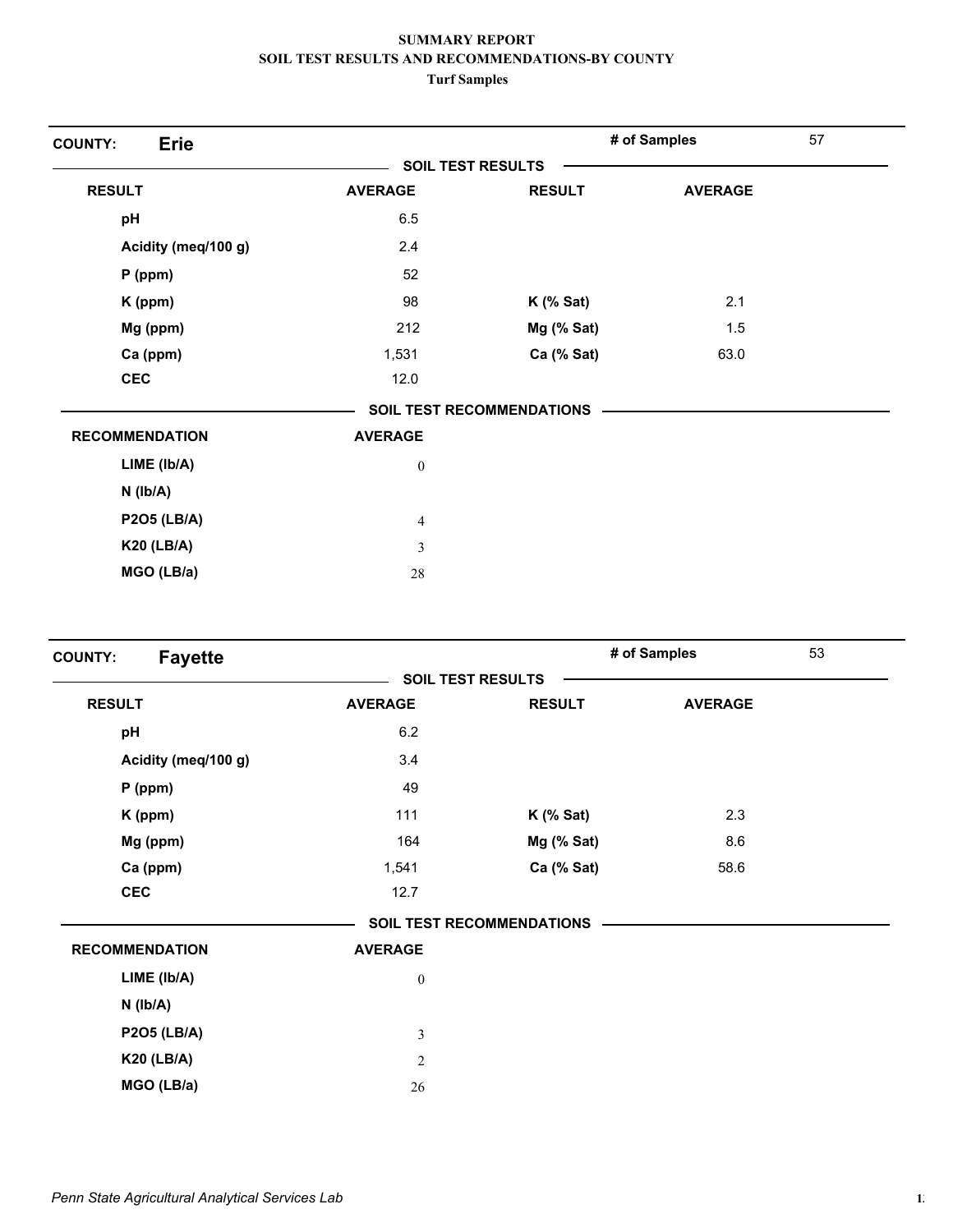| <b>FRANKLIN</b><br><b>COUNTY:</b> |                  |                                  | # of Samples   | 142 |
|-----------------------------------|------------------|----------------------------------|----------------|-----|
|                                   |                  | <b>SOIL TEST RESULTS</b>         |                |     |
| <b>RESULT</b>                     | <b>AVERAGE</b>   | <b>RESULT</b>                    | <b>AVERAGE</b> |     |
| pH                                | 6.5              |                                  |                |     |
| Acidity (meq/100 g)               | 2.2              |                                  |                |     |
| $P$ (ppm)                         | 61               |                                  |                |     |
| K (ppm)                           | 166              | $K$ (% Sat)                      | 3.7            |     |
| Mg (ppm)                          | 173              | $Mg$ (% Sat)                     | 5.5            |     |
| Ca (ppm)                          | 1,627            | Ca (% Sat)                       | 65.1           |     |
| <b>CEC</b>                        | 11.9             |                                  |                |     |
|                                   |                  | <b>SOIL TEST RECOMMENDATIONS</b> |                |     |
| <b>RECOMMENDATION</b>             | <b>AVERAGE</b>   |                                  |                |     |
| LIME (Ib/A)                       | $\boldsymbol{0}$ |                                  |                |     |
| $N$ ( $lb/A$ )                    |                  |                                  |                |     |
| <b>P2O5 (LB/A)</b>                | $\overline{2}$   |                                  |                |     |
| <b>K20 (LB/A)</b>                 | $\overline{2}$   |                                  |                |     |
| MGO (LB/a)                        | 52               |                                  |                |     |

| <b>Fulton</b><br><b>COUNTY:</b> |                          |                           | # of Samples   | 6 |
|---------------------------------|--------------------------|---------------------------|----------------|---|
|                                 | <b>SOIL TEST RESULTS</b> |                           |                |   |
| <b>RESULT</b>                   | <b>AVERAGE</b>           | <b>RESULT</b>             | <b>AVERAGE</b> |   |
| pH                              | 6.9                      |                           |                |   |
| Acidity (meq/100 g)             | 1.0                      |                           |                |   |
| $P$ (ppm)                       | 64                       |                           |                |   |
| K (ppm)                         | 180                      | $K$ (% Sat)               | 3.5            |   |
| Mg (ppm)                        | 242                      | $Mg$ (% Sat)              | 15.6           |   |
| Ca (ppm)                        | 1,863                    | Ca (% Sat)                | 73.5           |   |
| <b>CEC</b>                      | 12.8                     |                           |                |   |
|                                 |                          | SOIL TEST RECOMMENDATIONS |                |   |
| <b>RECOMMENDATION</b>           | <b>AVERAGE</b>           |                           |                |   |
| LIME (lb/A)                     | $\boldsymbol{0}$         |                           |                |   |
| $N$ ( $Ib/A$ )                  |                          |                           |                |   |
| <b>P2O5 (LB/A)</b>              | $\mathbf{1}$             |                           |                |   |
| <b>K20 (LB/A)</b>               | $\mathbf{1}$             |                           |                |   |
| MGO (LB/a)                      | 40                       |                           |                |   |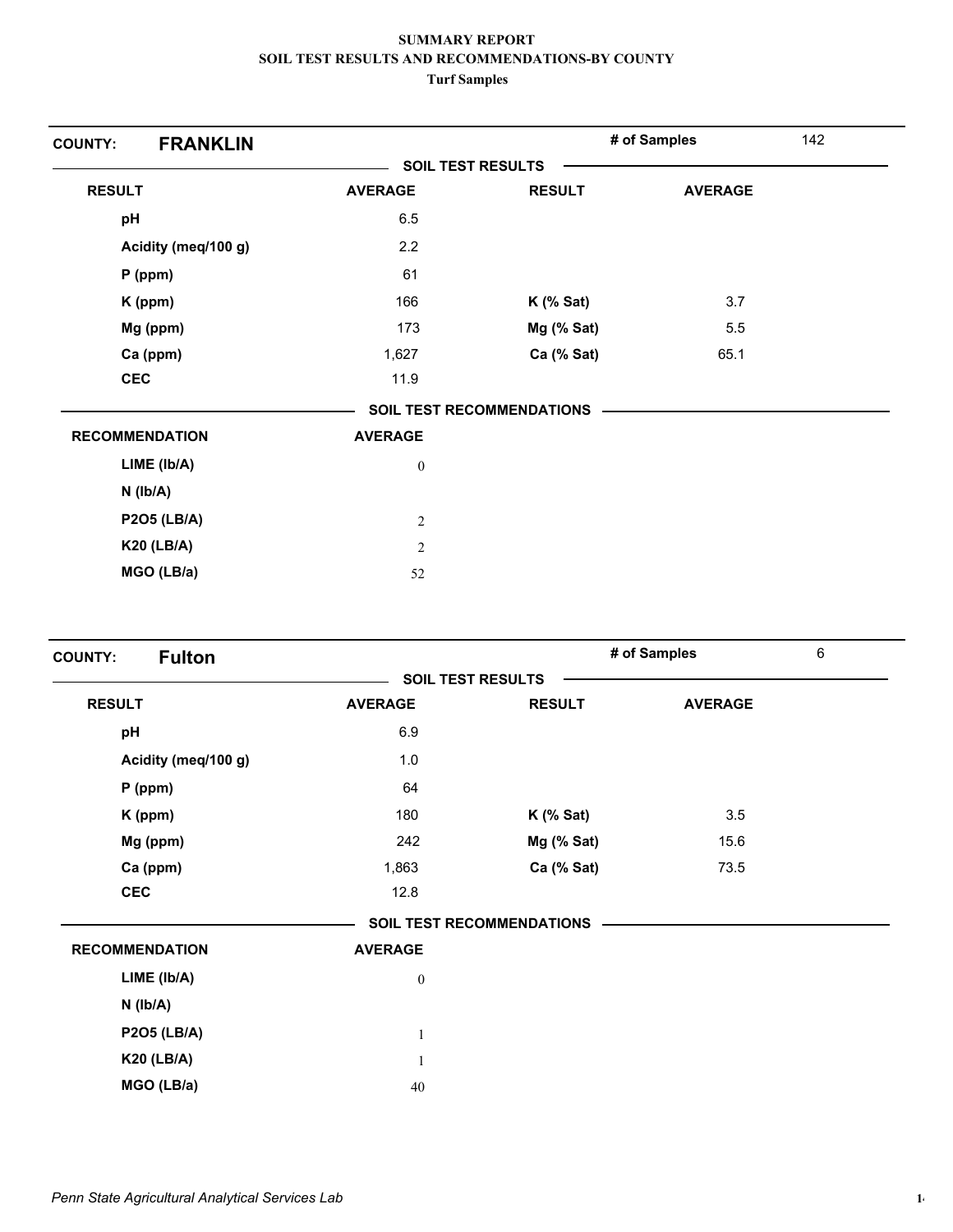| <b>Greene</b><br><b>COUNTY:</b> |                  |                                  | # of Samples   | 3 |
|---------------------------------|------------------|----------------------------------|----------------|---|
|                                 |                  | <b>SOIL TEST RESULTS</b>         |                |   |
| <b>RESULT</b>                   | <b>AVERAGE</b>   | <b>RESULT</b>                    | <b>AVERAGE</b> |   |
| pH                              | 6.4              |                                  |                |   |
| Acidity (meq/100 g)             | 3.8              |                                  |                |   |
| $P$ (ppm)                       | 77               |                                  |                |   |
| K (ppm)                         | 95               | $K$ (% Sat)                      | 1.6            |   |
| Mg (ppm)                        | 213              | Mg (% Sat)                       | 10.3           |   |
| Ca (ppm)                        | 2,131            | Ca (% Sat)                       | 59.0           |   |
| <b>CEC</b>                      | 15.0             |                                  |                |   |
|                                 |                  | <b>SOIL TEST RECOMMENDATIONS</b> |                |   |
| <b>RECOMMENDATION</b>           | <b>AVERAGE</b>   |                                  |                |   |
| LIME (Ib/A)                     | $\boldsymbol{0}$ |                                  |                |   |
| $N$ ( $Ib/A$ )                  |                  |                                  |                |   |
| <b>P2O5 (LB/A)</b>              | 11               |                                  |                |   |
| <b>K20 (LB/A)</b>               | 2                |                                  |                |   |
| MGO (LB/a)                      | $\bf{0}$         |                                  |                |   |

| Huntingdon<br><b>COUNTY:</b> |                          |                                  | # of Samples   | 42 |
|------------------------------|--------------------------|----------------------------------|----------------|----|
|                              | <b>SOIL TEST RESULTS</b> |                                  |                |    |
| <b>RESULT</b>                | <b>AVERAGE</b>           | <b>RESULT</b>                    | <b>AVERAGE</b> |    |
| pH                           | 6.4                      |                                  |                |    |
| Acidity (meq/100 g)          | 2.4                      |                                  |                |    |
| $P$ (ppm)                    | 67                       |                                  |                |    |
| K (ppm)                      | 106                      | $K$ (% Sat)                      | 2.6            |    |
| Mg (ppm)                     | 163                      | Mg (% Sat)                       | 5.2            |    |
| Ca (ppm)                     | 1,243                    | Ca (% Sat)                       | 56.0           |    |
| <b>CEC</b>                   | 10.2                     |                                  |                |    |
|                              |                          | <b>SOIL TEST RECOMMENDATIONS</b> |                |    |
| <b>RECOMMENDATION</b>        | <b>AVERAGE</b>           |                                  |                |    |
| $LIME$ ( $lb/A$ )            | $\boldsymbol{0}$         |                                  |                |    |
| $N$ ( $lb/A$ )               |                          |                                  |                |    |
| <b>P2O5 (LB/A)</b>           | $\overline{2}$           |                                  |                |    |
| <b>K20 (LB/A)</b>            | 3                        |                                  |                |    |
| MGO (LB/a)                   | 47                       |                                  |                |    |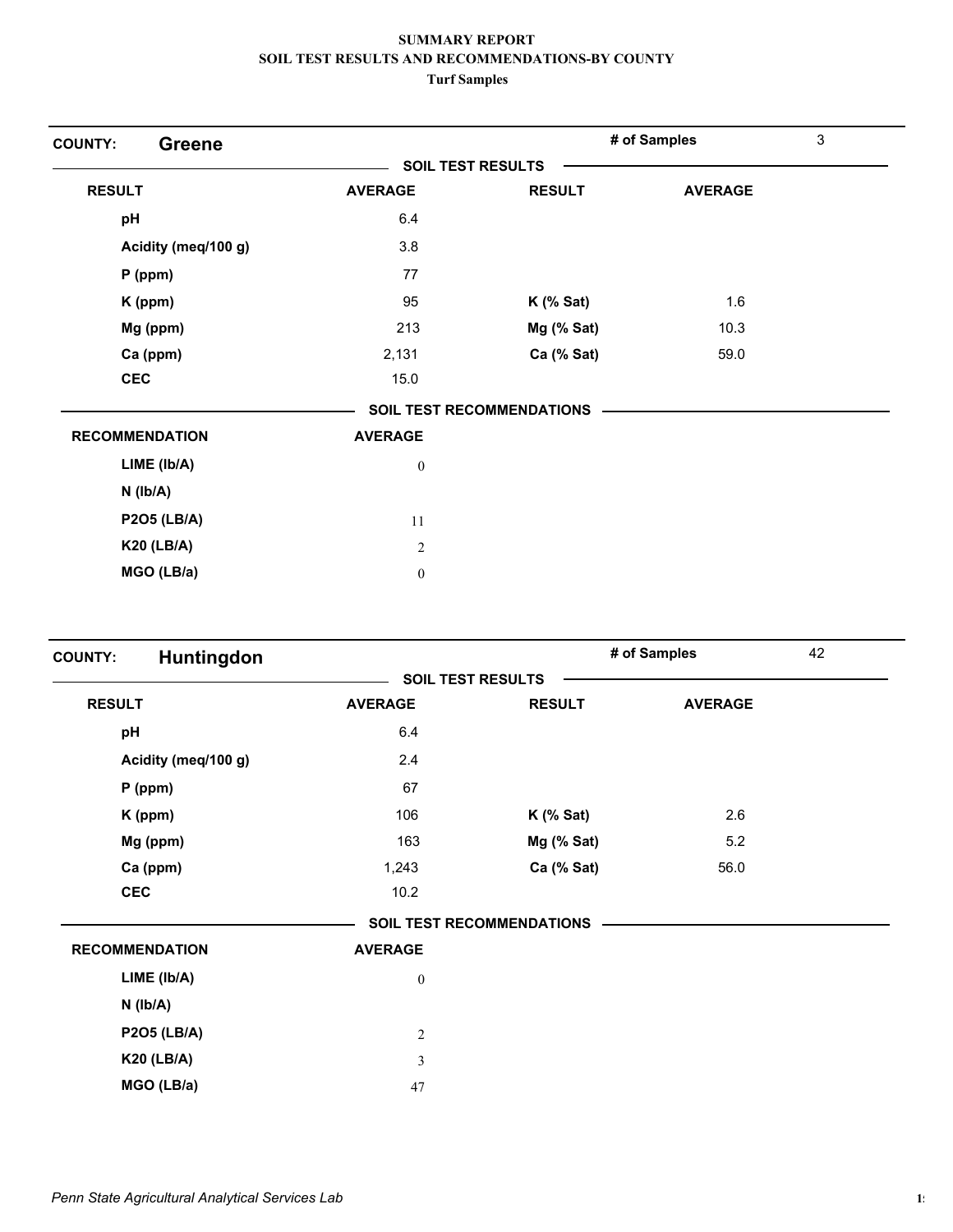| Indiana<br><b>COUNTY:</b> |                  |                                  | # of Samples   | 31 |
|---------------------------|------------------|----------------------------------|----------------|----|
|                           |                  | <b>SOIL TEST RESULTS</b>         |                |    |
| <b>RESULT</b>             | <b>AVERAGE</b>   | <b>RESULT</b>                    | <b>AVERAGE</b> |    |
| pH                        | 6.2              |                                  |                |    |
| Acidity (meq/100 g)       | 3.7              |                                  |                |    |
| $P$ (ppm)                 | 65               |                                  |                |    |
| K (ppm)                   | 117              | $K$ (% Sat)                      | 2.6            |    |
| Mg (ppm)                  | 175              | Mg (% Sat)                       | 1.8            |    |
| Ca (ppm)                  | 1,204            | Ca (% Sat)                       | 51.4           |    |
| <b>CEC</b>                | 11.5             |                                  |                |    |
|                           |                  | <b>SOIL TEST RECOMMENDATIONS</b> |                |    |
| <b>RECOMMENDATION</b>     | <b>AVERAGE</b>   |                                  |                |    |
| LIME (lb/A)               | $\boldsymbol{0}$ |                                  |                |    |
| $N$ ( $Ib/A$ )            |                  |                                  |                |    |
| <b>P2O5 (LB/A)</b>        | $\overline{4}$   |                                  |                |    |
| <b>K20 (LB/A)</b>         | $\overline{2}$   |                                  |                |    |
| MGO (LB/a)                | 26               |                                  |                |    |

| <b>Jefferson</b><br><b>COUNTY:</b> |                          |                                  | # of Samples   | 9 |
|------------------------------------|--------------------------|----------------------------------|----------------|---|
|                                    | <b>SOIL TEST RESULTS</b> |                                  |                |   |
| <b>RESULT</b>                      | <b>AVERAGE</b>           | <b>RESULT</b>                    | <b>AVERAGE</b> |   |
| pH                                 | 6.5                      |                                  |                |   |
| Acidity (meq/100 g)                | 3.1                      |                                  |                |   |
| $P$ (ppm)                          | 72                       |                                  |                |   |
| K (ppm)                            | 167                      | $K$ (% Sat)                      | 2.9            |   |
| Mg (ppm)                           | 216                      | $Mg$ (% Sat)                     | 9.3            |   |
| Ca (ppm)                           | 1,781                    | Ca (% Sat)                       | 62.6           |   |
| <b>CEC</b>                         | 14.1                     |                                  |                |   |
|                                    |                          | <b>SOIL TEST RECOMMENDATIONS</b> |                |   |
| <b>RECOMMENDATION</b>              | <b>AVERAGE</b>           |                                  |                |   |
| $LIME$ ( $lb/A$ )                  | $\boldsymbol{0}$         |                                  |                |   |
| $N$ ( $lb/A$ )                     |                          |                                  |                |   |
| <b>P2O5 (LB/A)</b>                 | $\mathbf{2}$             |                                  |                |   |
| <b>K20 (LB/A)</b>                  | 3                        |                                  |                |   |
| MGO (LB/a)                         | 40                       |                                  |                |   |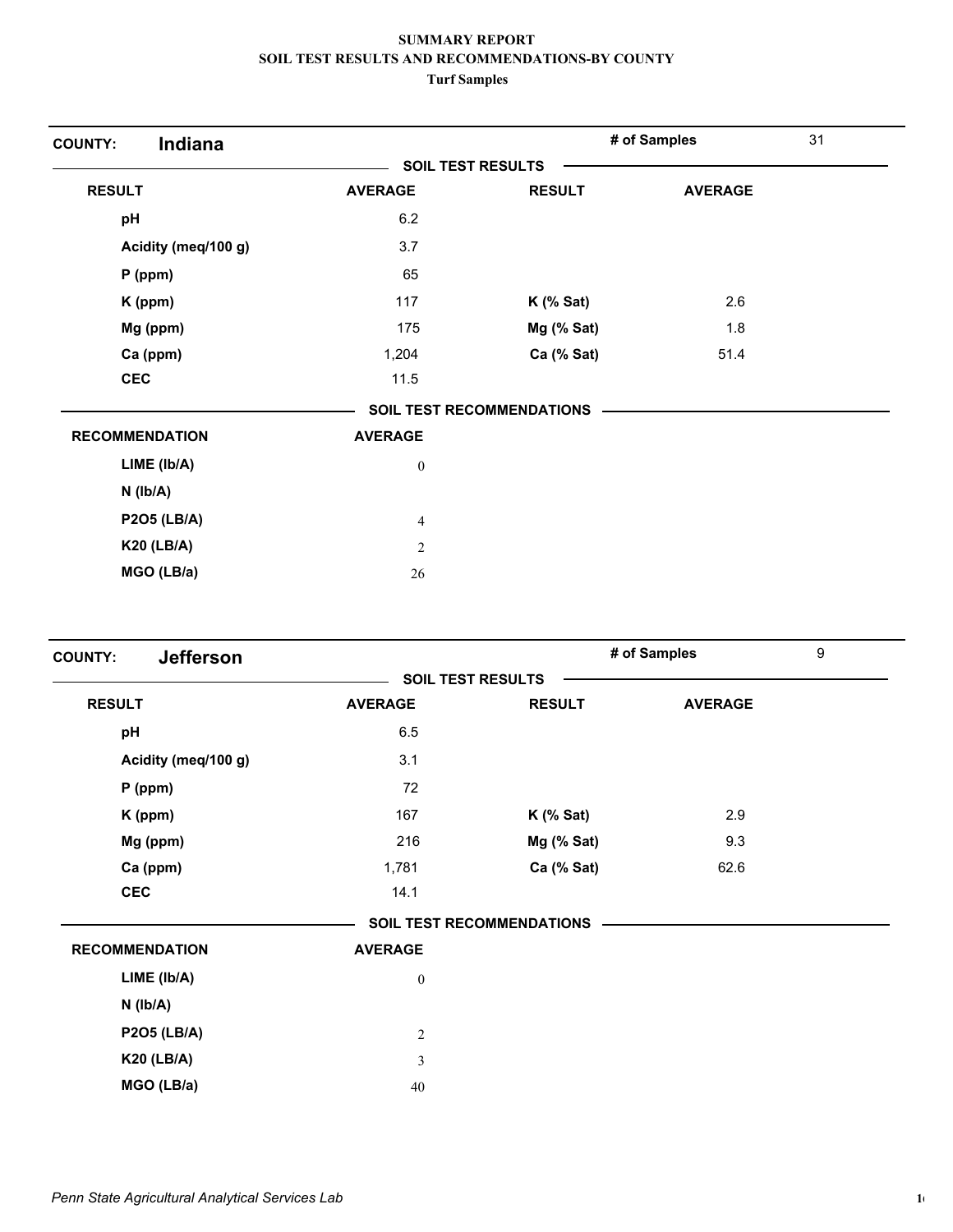| Juniata<br><b>COUNTY:</b> |                          |                                  | # of Samples   | 8 |
|---------------------------|--------------------------|----------------------------------|----------------|---|
|                           | <b>SOIL TEST RESULTS</b> |                                  |                |   |
| <b>RESULT</b>             | <b>AVERAGE</b>           | <b>RESULT</b>                    | <b>AVERAGE</b> |   |
| pH                        | 6.6                      |                                  |                |   |
| Acidity (meq/100 g)       | 1.6                      |                                  |                |   |
| $P$ (ppm)                 | 69                       |                                  |                |   |
| K (ppm)                   | 175                      | $K$ (% Sat)                      | 4.5            |   |
| Mg (ppm)                  | 223                      | Mg (% Sat)                       | 12.8           |   |
| Ca (ppm)                  | 1,283                    | Ca (% Sat)                       | 63.6           |   |
| <b>CEC</b>                | 10.3                     |                                  |                |   |
|                           |                          | <b>SOIL TEST RECOMMENDATIONS</b> |                |   |
| <b>RECOMMENDATION</b>     | <b>AVERAGE</b>           |                                  |                |   |
| LIME (Ib/A)               | $\bf{0}$                 |                                  |                |   |
| $N$ ( $Ib/A$ )            |                          |                                  |                |   |
| <b>P2O5 (LB/A)</b>        | $\mathbf{1}$             |                                  |                |   |
| <b>K20 (LB/A)</b>         | 2                        |                                  |                |   |
| MGO (LB/a)                | $72\,$                   |                                  |                |   |

| Lackawanna<br><b>COUNTY:</b> |                          |                           | # of Samples   | 68 |
|------------------------------|--------------------------|---------------------------|----------------|----|
|                              | <b>SOIL TEST RESULTS</b> |                           |                |    |
| <b>RESULT</b>                | <b>AVERAGE</b>           | <b>RESULT</b>             | <b>AVERAGE</b> |    |
| pH                           | 6.1                      |                           |                |    |
| Acidity (meq/100 g)          | 4.2                      |                           |                |    |
| $P$ (ppm)                    | 58                       |                           |                |    |
| K (ppm)                      | 93                       | $K$ (% Sat)               | 2.1            |    |
| Mg (ppm)                     | 164                      | Mg (% Sat)                | 5.6            |    |
| Ca (ppm)                     | 1,203                    | Ca (% Sat)                | 49.7           |    |
| <b>CEC</b>                   | 11.6                     |                           |                |    |
|                              |                          | SOIL TEST RECOMMENDATIONS |                |    |
| <b>RECOMMENDATION</b>        | <b>AVERAGE</b>           |                           |                |    |
| LIME (lb/A)                  | $\boldsymbol{0}$         |                           |                |    |
| $N$ ( $Ib/A$ )               |                          |                           |                |    |
| <b>P2O5 (LB/A)</b>           | $\mathfrak s$            |                           |                |    |
| <b>K20 (LB/A)</b>            | $\mathfrak{Z}$           |                           |                |    |
| MGO (LB/a)                   | 47                       |                           |                |    |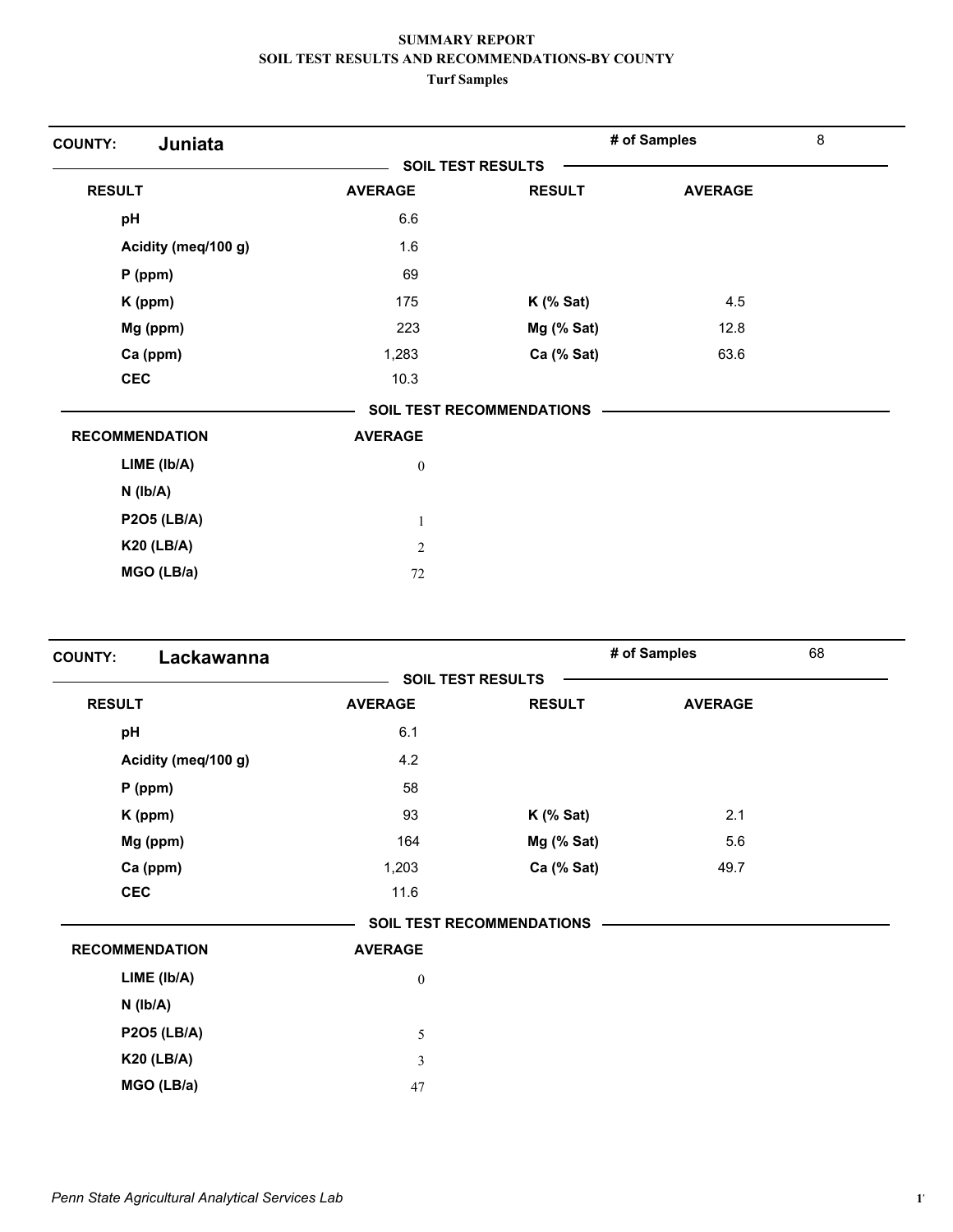| Lancaster<br><b>COUNTY:</b> |                |                                  | # of Samples   | 3,095 |
|-----------------------------|----------------|----------------------------------|----------------|-------|
|                             |                | <b>SOIL TEST RESULTS</b>         |                |       |
| <b>RESULT</b>               | <b>AVERAGE</b> | <b>RESULT</b>                    | <b>AVERAGE</b> |       |
| pH                          | 6.5            |                                  |                |       |
| Acidity (meq/100 g)         | 2.2            |                                  |                |       |
| $P$ (ppm)                   | 63             |                                  |                |       |
| K (ppm)                     | 154            | $K$ (% Sat)                      | 3.3            |       |
| Mg (ppm)                    | 214            | Mg (% Sat)                       | 7.1            |       |
| Ca (ppm)                    | 1,574          | Ca (% Sat)                       | 63.6           |       |
| <b>CEC</b>                  | 12.2           |                                  |                |       |
|                             |                | <b>SOIL TEST RECOMMENDATIONS</b> |                |       |
| <b>RECOMMENDATION</b>       | <b>AVERAGE</b> |                                  |                |       |
| LIME (lb/A)                 | $\bf{0}$       |                                  |                |       |
| $N$ ( $Ib/A$ )              |                |                                  |                |       |
| <b>P2O5 (LB/A)</b>          | $\overline{2}$ |                                  |                |       |
| <b>K20 (LB/A)</b>           | $\overline{2}$ |                                  |                |       |
| MGO (LB/a)                  | 17             |                                  |                |       |

| <b>COUNTY:</b><br><b>Lawrence</b> |                          |                                  | # of Samples   | 21 |
|-----------------------------------|--------------------------|----------------------------------|----------------|----|
|                                   | <b>SOIL TEST RESULTS</b> |                                  |                |    |
| <b>RESULT</b>                     | <b>AVERAGE</b>           | <b>RESULT</b>                    | <b>AVERAGE</b> |    |
| pH                                | 6.6                      |                                  |                |    |
| Acidity (meq/100 g)               | 2.0                      |                                  |                |    |
| $P$ (ppm)                         | 31                       |                                  |                |    |
| K (ppm)                           | 122                      | $K$ (% Sat)                      | 2.7            |    |
| Mg (ppm)                          | 193                      | Mg (% Sat)                       | 8.7            |    |
| Ca (ppm)                          | 1,558                    | Ca (% Sat)                       | 64.7           |    |
| <b>CEC</b>                        | 11.3                     |                                  |                |    |
|                                   |                          | <b>SOIL TEST RECOMMENDATIONS</b> |                |    |
| <b>RECOMMENDATION</b>             | <b>AVERAGE</b>           |                                  |                |    |
| $LIME$ ( $lb/A$ )                 | $\boldsymbol{0}$         |                                  |                |    |
| $N$ ( $Ib/A$ )                    |                          |                                  |                |    |
| <b>P2O5 (LB/A)</b>                | 5                        |                                  |                |    |
| <b>K20 (LB/A)</b>                 | $\overline{c}$           |                                  |                |    |
| MGO (LB/a)                        | 11                       |                                  |                |    |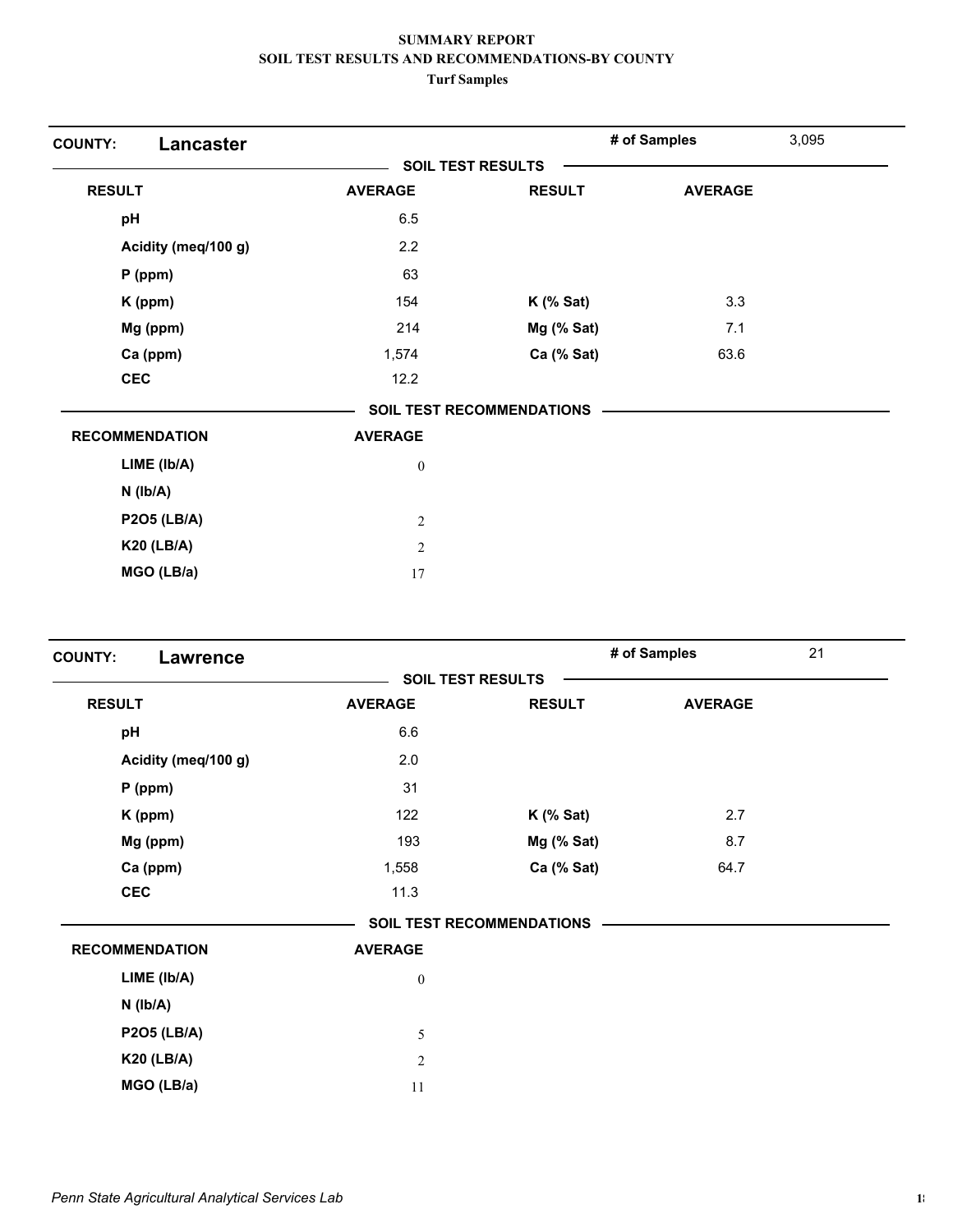| Lebanon<br><b>COUNTY:</b> |                |                                  | # of Samples   | 188 |
|---------------------------|----------------|----------------------------------|----------------|-----|
|                           |                | <b>SOIL TEST RESULTS</b>         |                |     |
| <b>RESULT</b>             | <b>AVERAGE</b> | <b>RESULT</b>                    | <b>AVERAGE</b> |     |
| pH                        | 6.4            |                                  |                |     |
| Acidity (meq/100 g)       | 2.7            |                                  |                |     |
| $P$ (ppm)                 | 62             |                                  |                |     |
| K (ppm)                   | 162            | $K$ (% Sat)                      | 3.3            |     |
| Mg (ppm)                  | 212            | Mg (% Sat)                       | 12.5           |     |
| Ca (ppm)                  | 1,520          | Ca (% Sat)                       | 59.8           |     |
| <b>CEC</b>                | 12.4           |                                  |                |     |
|                           |                | <b>SOIL TEST RECOMMENDATIONS</b> |                |     |
| <b>RECOMMENDATION</b>     | <b>AVERAGE</b> |                                  |                |     |
| $LIME$ ( $lb/A$ )         | $\bf{0}$       |                                  |                |     |
| $N$ ( $Ib/A$ )            |                |                                  |                |     |
| <b>P2O5 (LB/A)</b>        | $\overline{c}$ |                                  |                |     |
| <b>K20 (LB/A)</b>         | 2              |                                  |                |     |
| MGO (LB/a)                | 24             |                                  |                |     |

| Lehigh<br><b>COUNTY:</b> |                          |                                  | # of Samples   | 163 |
|--------------------------|--------------------------|----------------------------------|----------------|-----|
|                          | <b>SOIL TEST RESULTS</b> |                                  |                |     |
| <b>RESULT</b>            | <b>AVERAGE</b>           | <b>RESULT</b>                    | <b>AVERAGE</b> |     |
| pH                       | 6.5                      |                                  |                |     |
| Acidity (meq/100 g)      | 2.4                      |                                  |                |     |
| $P$ (ppm)                | 75                       |                                  |                |     |
| K (ppm)                  | 150                      | $K$ (% Sat)                      | 3.1            |     |
| Mg (ppm)                 | 206                      | Mg (% Sat)                       | 11.8           |     |
| Ca (ppm)                 | 1,578                    | Ca (% Sat)                       | 62.0           |     |
| <b>CEC</b>               | 12.1                     |                                  |                |     |
|                          |                          | <b>SOIL TEST RECOMMENDATIONS</b> |                |     |
| <b>RECOMMENDATION</b>    | <b>AVERAGE</b>           |                                  |                |     |
| $LIME$ ( $lb/A$ )        | $\boldsymbol{0}$         |                                  |                |     |
| $N$ ( $lb/A$ )           |                          |                                  |                |     |
| <b>P2O5 (LB/A)</b>       | 3                        |                                  |                |     |
| <b>K20 (LB/A)</b>        | $\overline{2}$           |                                  |                |     |
| MGO (LB/a)               | 14                       |                                  |                |     |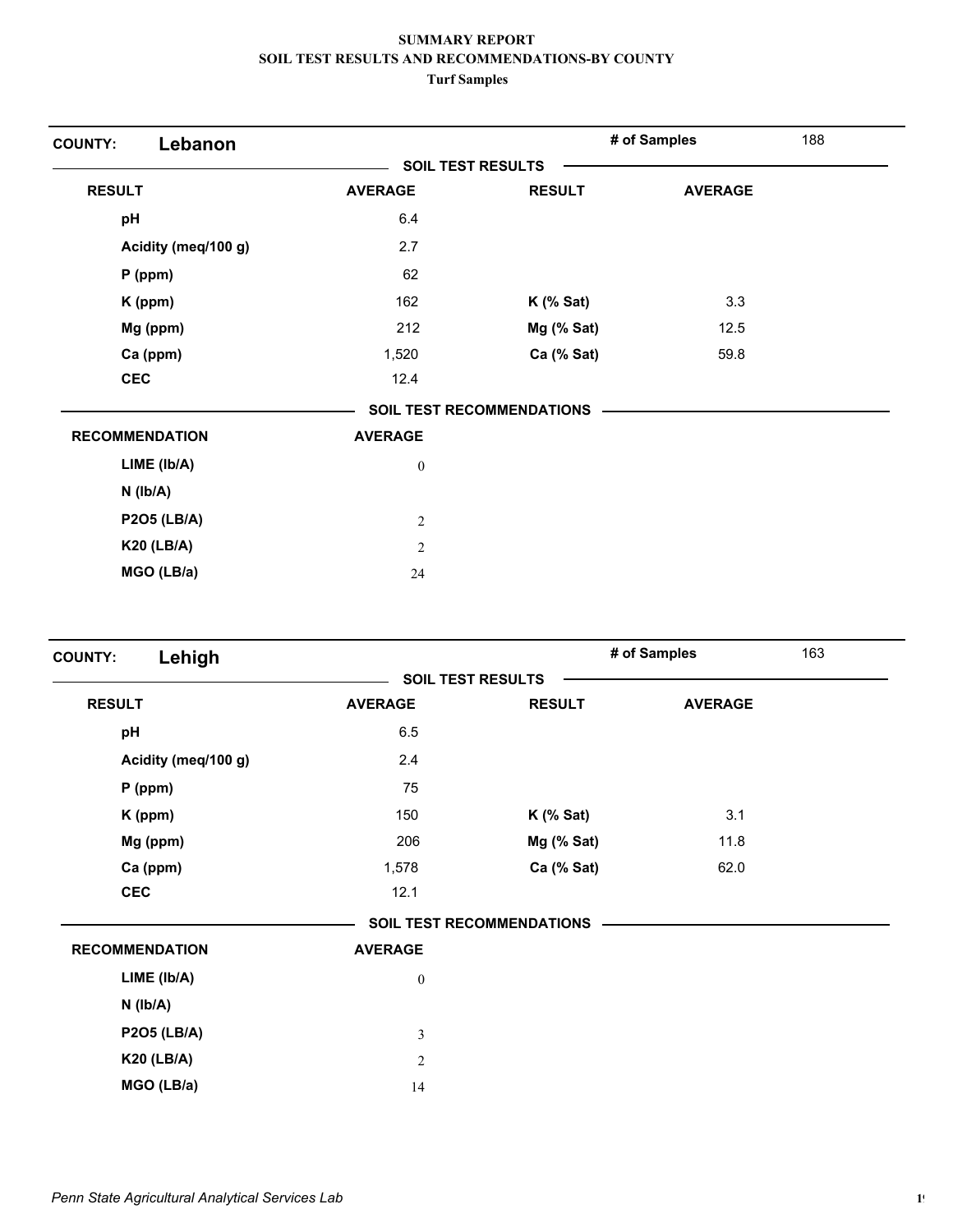| <b>COUNTY:</b><br>Luzerne |                  |                                  | # of Samples   | 148 |
|---------------------------|------------------|----------------------------------|----------------|-----|
|                           |                  | <b>SOIL TEST RESULTS</b>         |                |     |
| <b>RESULT</b>             | <b>AVERAGE</b>   | <b>RESULT</b>                    | <b>AVERAGE</b> |     |
| pH                        | 6.1              |                                  |                |     |
| Acidity (meq/100 g)       | 3.3              |                                  |                |     |
| $P$ (ppm)                 | 69               |                                  |                |     |
| K (ppm)                   | 132              | $K$ (% Sat)                      | 2.9            |     |
| Mg (ppm)                  | 138              | Mg (% Sat)                       | 0.8            |     |
| Ca (ppm)                  | 1,151            | Ca (% Sat)                       | 52.6           |     |
| <b>CEC</b>                | 10.5             |                                  |                |     |
|                           |                  | <b>SOIL TEST RECOMMENDATIONS</b> |                |     |
| <b>RECOMMENDATION</b>     | <b>AVERAGE</b>   |                                  |                |     |
| LIME (Ib/A)               | $\boldsymbol{0}$ |                                  |                |     |
| $N$ ( $lb/A$ )            |                  |                                  |                |     |
| <b>P2O5 (LB/A)</b>        | 3                |                                  |                |     |
| <b>K20 (LB/A)</b>         | $\overline{3}$   |                                  |                |     |
| MGO (LB/a)                | 48               |                                  |                |     |

| Lycoming<br><b>COUNTY:</b> |                          |                           | # of Samples   | 31 |
|----------------------------|--------------------------|---------------------------|----------------|----|
|                            | <b>SOIL TEST RESULTS</b> |                           |                |    |
| <b>RESULT</b>              | <b>AVERAGE</b>           | <b>RESULT</b>             | <b>AVERAGE</b> |    |
| pH                         | 6.4                      |                           |                |    |
| Acidity (meq/100 g)        | 3.0                      |                           |                |    |
| $P$ (ppm)                  | 62                       |                           |                |    |
| K (ppm)                    | 137                      | $K$ (% Sat)               | 3.0            |    |
| Mg (ppm)                   | 143                      | $Mg$ (% Sat)              | 2.4            |    |
| Ca (ppm)                   | 1,624                    | Ca (% Sat)                | 61.8           |    |
| <b>CEC</b>                 | 12.3                     |                           |                |    |
|                            |                          | SOIL TEST RECOMMENDATIONS |                |    |
| <b>RECOMMENDATION</b>      | <b>AVERAGE</b>           |                           |                |    |
| $LIME$ ( $lb/A$ )          | $\boldsymbol{0}$         |                           |                |    |
| $N$ ( $lb/A$ )             |                          |                           |                |    |
| <b>P2O5 (LB/A)</b>         | $\overline{c}$           |                           |                |    |
| <b>K20 (LB/A)</b>          | $\mathfrak{2}$           |                           |                |    |
| MGO (LB/a)                 | 65                       |                           |                |    |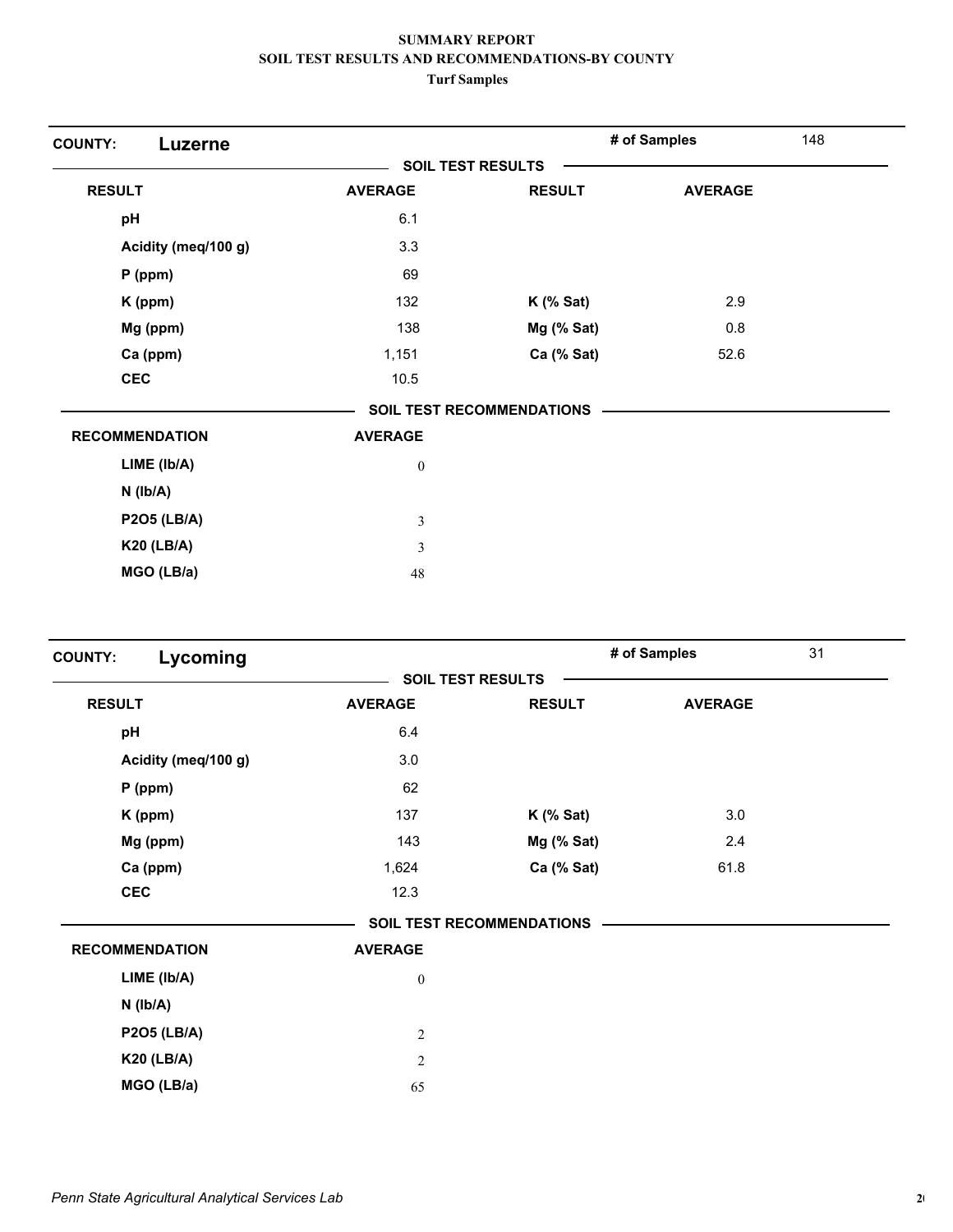| <b>McKean</b><br><b>COUNTY:</b> |                  |                           | # of Samples   | 95 |
|---------------------------------|------------------|---------------------------|----------------|----|
|                                 |                  | <b>SOIL TEST RESULTS</b>  |                |    |
| <b>RESULT</b>                   | <b>AVERAGE</b>   | <b>RESULT</b>             | <b>AVERAGE</b> |    |
| pH                              | 5.2              |                           |                |    |
| Acidity (meq/100 g)             | 8.4              |                           |                |    |
| $P$ (ppm)                       | 31               |                           |                |    |
| K (ppm)                         | 98               | $K$ (% Sat)               | 2.0            |    |
| Mg (ppm)                        | 76               | Mg (% Sat)                | 5.4            |    |
| Ca (ppm)                        | 616              | Ca (% Sat)                | 24.4           |    |
| <b>CEC</b>                      | 12.4             |                           |                |    |
|                                 |                  | SOIL TEST RECOMMENDATIONS |                |    |
| <b>RECOMMENDATION</b>           | <b>AVERAGE</b>   |                           |                |    |
| LIME (Ib/A)                     | $\boldsymbol{0}$ |                           |                |    |
| $N$ ( $lb/A$ )                  |                  |                           |                |    |
| <b>P2O5 (LB/A)</b>              | 9                |                           |                |    |
| <b>K20 (LB/A)</b>               | $\overline{3}$   |                           |                |    |
| MGO (LB/a)                      | 115              |                           |                |    |

| <b>Mercer</b><br><b>COUNTY:</b> |                          |                                  | # of Samples   | 32 |
|---------------------------------|--------------------------|----------------------------------|----------------|----|
|                                 | <b>SOIL TEST RESULTS</b> |                                  |                |    |
| <b>RESULT</b>                   | <b>AVERAGE</b>           | <b>RESULT</b>                    | <b>AVERAGE</b> |    |
| pH                              | 6.2                      |                                  |                |    |
| Acidity (meq/100 g)             | 3.5                      |                                  |                |    |
| $P$ (ppm)                       | 30                       |                                  |                |    |
| K (ppm)                         | 102                      | $K$ (% Sat)                      | 2.3            |    |
| Mg (ppm)                        | 128                      | Mg (% Sat)                       | 8.9            |    |
| Ca (ppm)                        | 1,375                    | Ca (% Sat)                       | 57.2           |    |
| <b>CEC</b>                      | 11.6                     |                                  |                |    |
|                                 |                          | <b>SOIL TEST RECOMMENDATIONS</b> |                |    |
| <b>RECOMMENDATION</b>           | <b>AVERAGE</b>           |                                  |                |    |
| $LIME$ ( $lb/A$ )               | $\boldsymbol{0}$         |                                  |                |    |
| $N$ ( $lb/A$ )                  |                          |                                  |                |    |
| <b>P2O5 (LB/A)</b>              | 6                        |                                  |                |    |
| <b>K20 (LB/A)</b>               | 3                        |                                  |                |    |
| MGO (LB/a)                      | 55                       |                                  |                |    |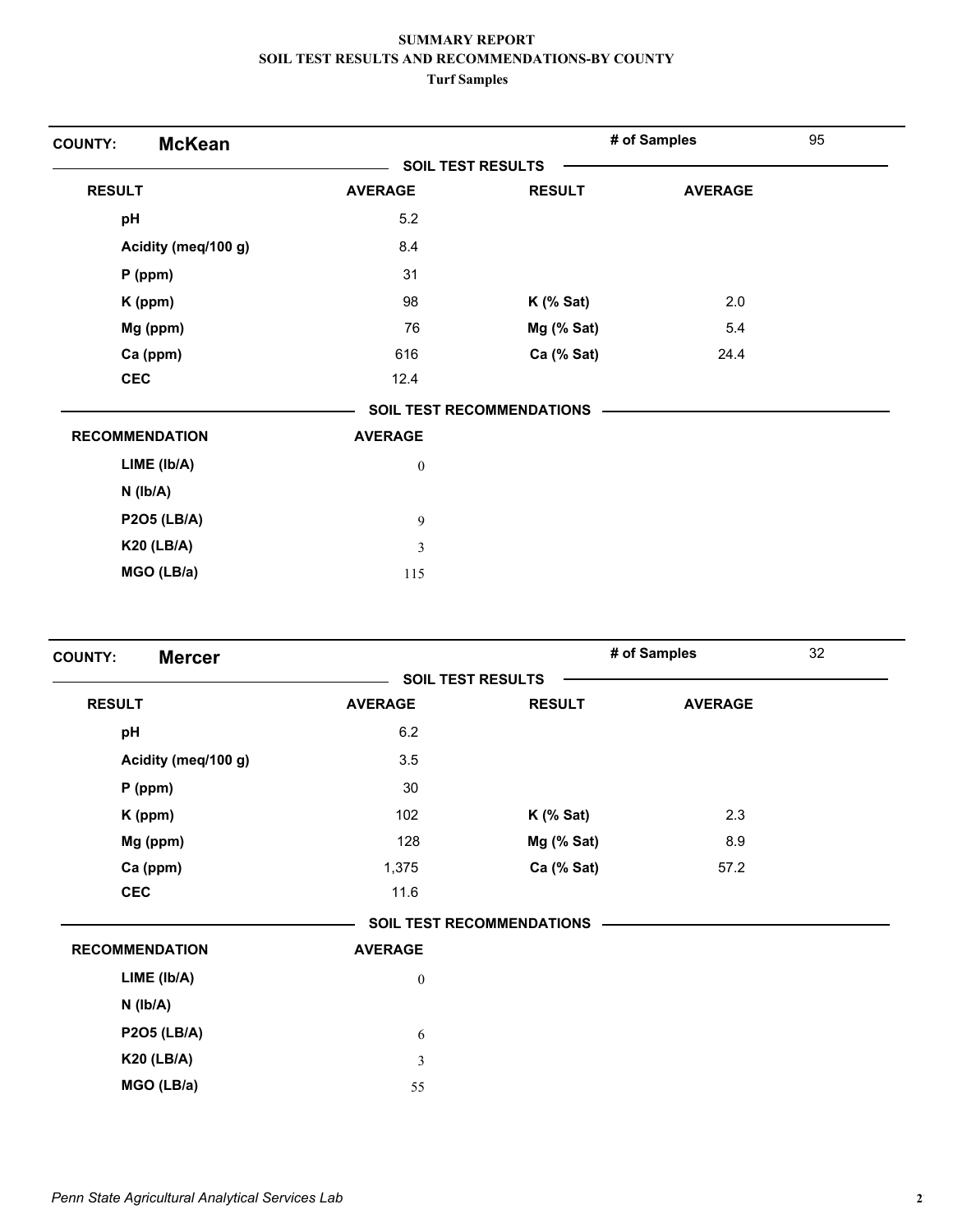| <b>Mifflin</b><br><b>COUNTY:</b> |                  |                                  | # of Samples   | 20 |
|----------------------------------|------------------|----------------------------------|----------------|----|
|                                  |                  | <b>SOIL TEST RESULTS</b>         |                |    |
| <b>RESULT</b>                    | <b>AVERAGE</b>   | <b>RESULT</b>                    | <b>AVERAGE</b> |    |
| pH                               | 7.1              |                                  |                |    |
| Acidity (meq/100 g)              | 0.9              |                                  |                |    |
| $P$ (ppm)                        | 73               |                                  |                |    |
| K (ppm)                          | 158              | $K$ (% Sat)                      | 3.0            |    |
| Mg (ppm)                         | 149              | $Mg$ (% Sat)                     | 9.1            |    |
| Ca (ppm)                         | 3,018            | Ca (% Sat)                       | 79.4           |    |
| <b>CEC</b>                       | 13.9             |                                  |                |    |
|                                  |                  | <b>SOIL TEST RECOMMENDATIONS</b> |                |    |
| <b>RECOMMENDATION</b>            | <b>AVERAGE</b>   |                                  |                |    |
| LIME (Ib/A)                      | $\boldsymbol{0}$ |                                  |                |    |
| $N$ ( $lb/A$ )                   |                  |                                  |                |    |
| <b>P2O5 (LB/A)</b>               | 6                |                                  |                |    |
| <b>K20 (LB/A)</b>                | $\overline{2}$   |                                  |                |    |
| MGO (LB/a)                       | 32               |                                  |                |    |

| <b>Monroe</b><br><b>COUNTY:</b> |                          |                           | # of Samples   | 40 |
|---------------------------------|--------------------------|---------------------------|----------------|----|
|                                 | <b>SOIL TEST RESULTS</b> |                           |                |    |
| <b>RESULT</b>                   | <b>AVERAGE</b>           | <b>RESULT</b>             | <b>AVERAGE</b> |    |
| pH                              | 6.5                      |                           |                |    |
| Acidity (meq/100 g)             | 2.8                      |                           |                |    |
| $P$ (ppm)                       | 52                       |                           |                |    |
| K (ppm)                         | 140                      | $K$ (% Sat)               | 2.9            |    |
| Mg (ppm)                        | 165                      | $Mg$ (% Sat)              | 3.5            |    |
| Ca (ppm)                        | 1,540                    | Ca (% Sat)                | 59.3           |    |
| <b>CEC</b>                      | 12.1                     |                           |                |    |
|                                 |                          | SOIL TEST RECOMMENDATIONS |                |    |
| <b>RECOMMENDATION</b>           | <b>AVERAGE</b>           |                           |                |    |
| LIME (lb/A)                     | $\boldsymbol{0}$         |                           |                |    |
| $N$ ( $lb/A$ )                  |                          |                           |                |    |
| <b>P2O5 (LB/A)</b>              | $\mathfrak{Z}$           |                           |                |    |
| <b>K20 (LB/A)</b>               | 3                        |                           |                |    |
| MGO (LB/a)                      | 67                       |                           |                |    |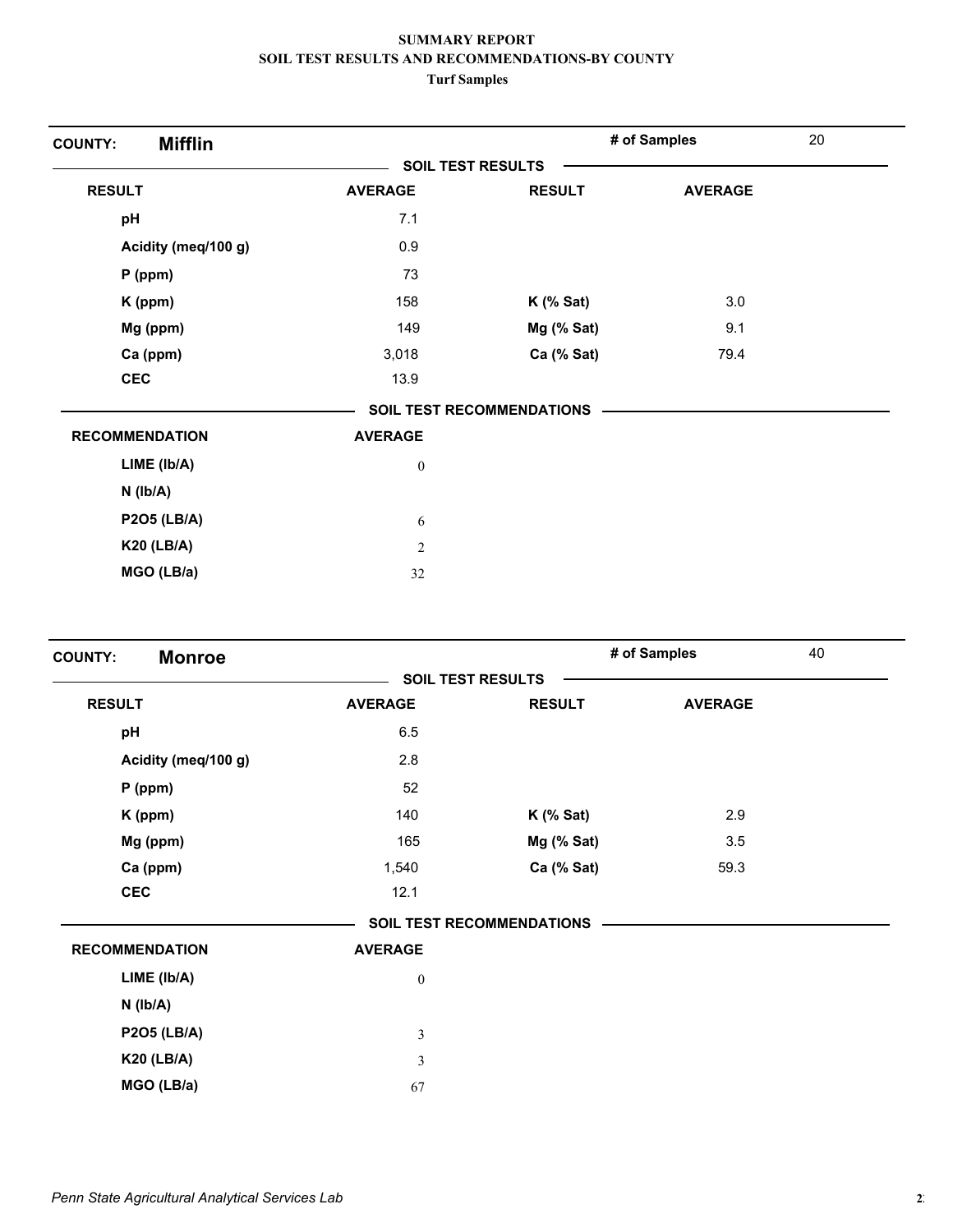| <b>Montgomery</b><br><b>COUNTY:</b> |                  |                                  | # of Samples   | 1,168 |
|-------------------------------------|------------------|----------------------------------|----------------|-------|
|                                     |                  | <b>SOIL TEST RESULTS</b>         |                |       |
| <b>RESULT</b>                       | <b>AVERAGE</b>   | <b>RESULT</b>                    | <b>AVERAGE</b> |       |
| pH                                  | 6.4              |                                  |                |       |
| Acidity (meq/100 g)                 | 2.5              |                                  |                |       |
| $P$ (ppm)                           | 69               |                                  |                |       |
| K (ppm)                             | 123              | $K$ (% Sat)                      | 2.8            |       |
| Mg (ppm)                            | 209              | Mg (% Sat)                       | 2.3            |       |
| Ca (ppm)                            | 1,314            | Ca (% Sat)                       | 57.8           |       |
| <b>CEC</b>                          | 11.1             |                                  |                |       |
|                                     |                  | <b>SOIL TEST RECOMMENDATIONS</b> |                |       |
| <b>RECOMMENDATION</b>               | <b>AVERAGE</b>   |                                  |                |       |
| $LIME$ ( $lb/A$ )                   | $\boldsymbol{0}$ |                                  |                |       |
| $N$ ( $lb/A$ )                      |                  |                                  |                |       |
| <b>P2O5 (LB/A)</b>                  | $\overline{c}$   |                                  |                |       |
| <b>K20 (LB/A)</b>                   | $\overline{2}$   |                                  |                |       |
| MGO (LB/a)                          | 13               |                                  |                |       |

| <b>Montour</b><br><b>COUNTY:</b> |                          |                                  | # of Samples   | 11 |
|----------------------------------|--------------------------|----------------------------------|----------------|----|
|                                  | <b>SOIL TEST RESULTS</b> |                                  |                |    |
| <b>RESULT</b>                    | <b>AVERAGE</b>           | <b>RESULT</b>                    | <b>AVERAGE</b> |    |
| pH                               | 6.5                      |                                  |                |    |
| Acidity (meq/100 g)              | 2.3                      |                                  |                |    |
| $P$ (ppm)                        | 53                       |                                  |                |    |
| K (ppm)                          | 145                      | $K$ (% Sat)                      | 3.2            |    |
| Mg (ppm)                         | 129                      | $Mg$ (% Sat)                     | 10.0           |    |
| Ca (ppm)                         | 1,635                    | Ca (% Sat)                       | 66.8           |    |
| <b>CEC</b>                       | 11.8                     |                                  |                |    |
|                                  |                          | <b>SOIL TEST RECOMMENDATIONS</b> |                |    |
| <b>RECOMMENDATION</b>            | <b>AVERAGE</b>           |                                  |                |    |
| LIME (Ib/A)                      | $\boldsymbol{0}$         |                                  |                |    |
| $N$ ( $lb/A$ )                   |                          |                                  |                |    |
| <b>P2O5 (LB/A)</b>               | 5                        |                                  |                |    |
| <b>K20 (LB/A)</b>                | $\mathfrak{2}$           |                                  |                |    |
| MGO (LB/a)                       | 87                       |                                  |                |    |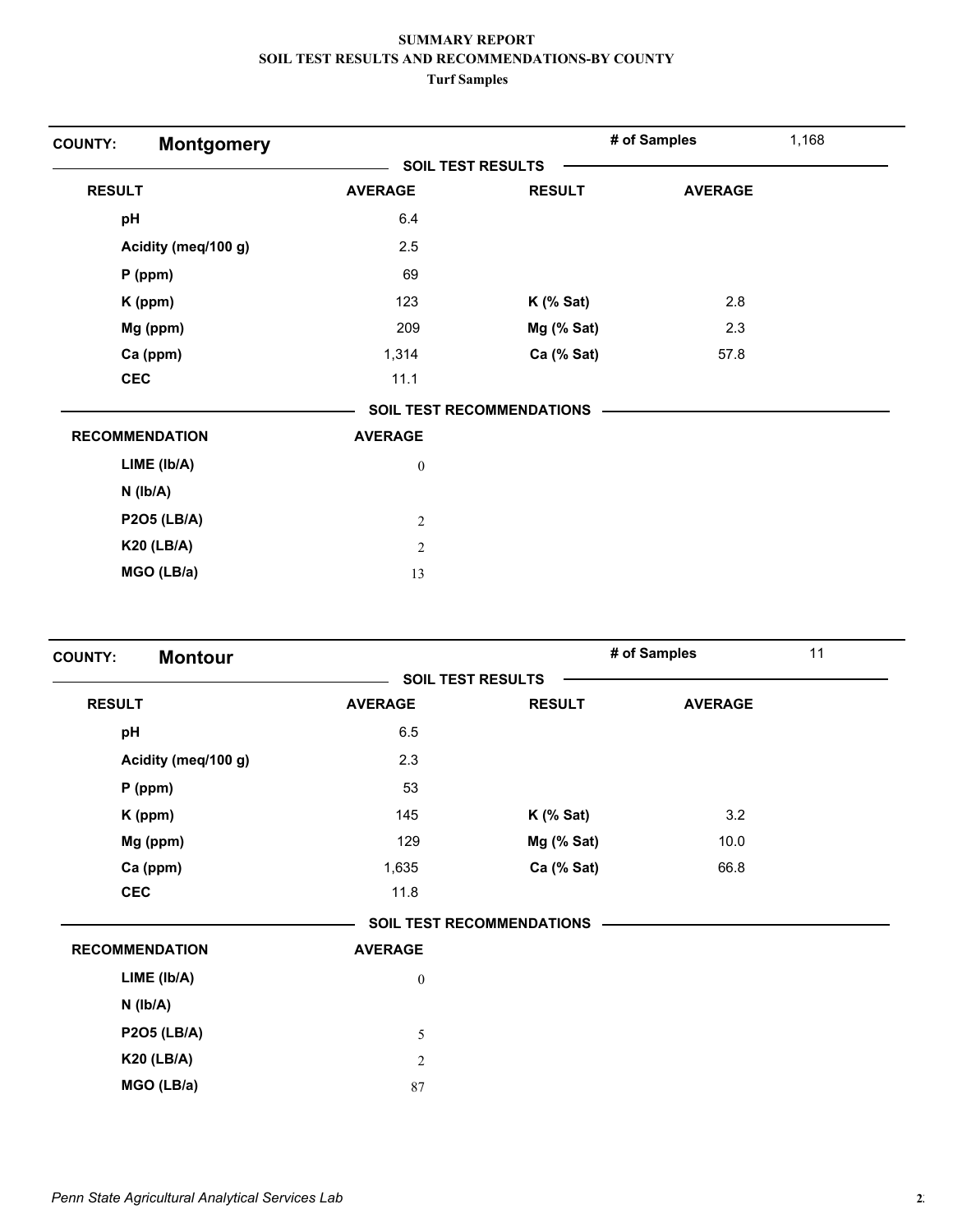| Northampton<br><b>COUNTY:</b> |                  |                                  | # of Samples   | 122 |
|-------------------------------|------------------|----------------------------------|----------------|-----|
|                               |                  | <b>SOIL TEST RESULTS</b>         |                |     |
| <b>RESULT</b>                 | <b>AVERAGE</b>   | <b>RESULT</b>                    | <b>AVERAGE</b> |     |
| pH                            | 6.6              |                                  |                |     |
| Acidity (meq/100 g)           | 2.3              |                                  |                |     |
| $P$ (ppm)                     | 56               |                                  |                |     |
| K (ppm)                       | 165              | $K$ (% Sat)                      | 3.4            |     |
| Mg (ppm)                      | 188              | Mg (% Sat)                       | 11.5           |     |
| Ca (ppm)                      | 1,936            | Ca (% Sat)                       | 62.6           |     |
| <b>CEC</b>                    | 12.3             |                                  |                |     |
|                               |                  | <b>SOIL TEST RECOMMENDATIONS</b> |                |     |
| <b>RECOMMENDATION</b>         | <b>AVERAGE</b>   |                                  |                |     |
| $LIME$ ( $lb/A$ )             | $\boldsymbol{0}$ |                                  |                |     |
| $N$ ( $lb/A$ )                |                  |                                  |                |     |
| <b>P2O5 (LB/A)</b>            | 3                |                                  |                |     |
| <b>K20 (LB/A)</b>             | $\overline{c}$   |                                  |                |     |
| MGO (LB/a)                    | 24               |                                  |                |     |

| <b>COUNTY:</b> | Northumberland        |                          |                                  | # of Samples   | 19 |
|----------------|-----------------------|--------------------------|----------------------------------|----------------|----|
|                |                       | <b>SOIL TEST RESULTS</b> |                                  |                |    |
| <b>RESULT</b>  |                       | <b>AVERAGE</b>           | <b>RESULT</b>                    | <b>AVERAGE</b> |    |
| pH             |                       | 6.1                      |                                  |                |    |
|                | Acidity (meq/100 g)   | 3.9                      |                                  |                |    |
|                | $P$ (ppm)             | 111                      |                                  |                |    |
|                | K (ppm)               | 126                      | $K$ (% Sat)                      | 2.8            |    |
|                | Mg (ppm)              | 138                      | $Mg$ (% Sat)                     | 2.5            |    |
|                | Ca (ppm)              | 1,173                    | Ca (% Sat)                       | 52.4           |    |
|                | <b>CEC</b>            | 11.2                     |                                  |                |    |
|                |                       |                          | <b>SOIL TEST RECOMMENDATIONS</b> |                |    |
|                | <b>RECOMMENDATION</b> | <b>AVERAGE</b>           |                                  |                |    |
|                | LIME (Ib/A)           | $\boldsymbol{0}$         |                                  |                |    |
|                | $N$ ( $lb/A$ )        |                          |                                  |                |    |
|                | <b>P2O5 (LB/A)</b>    | $\overline{2}$           |                                  |                |    |
|                | <b>K20 (LB/A)</b>     | $\overline{2}$           |                                  |                |    |
|                | MGO (LB/a)            | 68                       |                                  |                |    |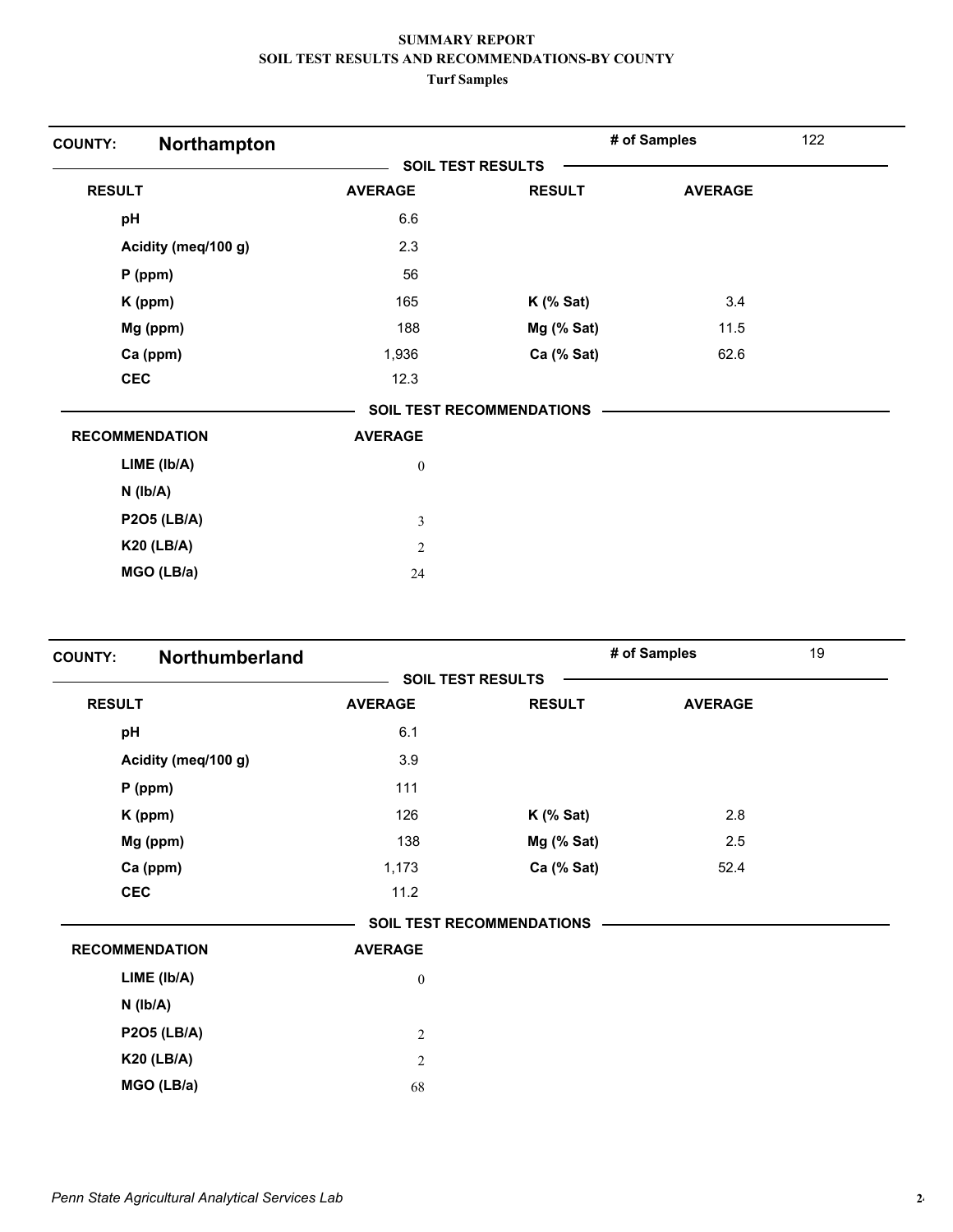| <b>PERRY</b><br><b>COUNTY:</b> |                          |                           | # of Samples   | 42 |
|--------------------------------|--------------------------|---------------------------|----------------|----|
|                                | <b>SOIL TEST RESULTS</b> |                           |                |    |
| <b>RESULT</b>                  | <b>AVERAGE</b>           | <b>RESULT</b>             | <b>AVERAGE</b> |    |
| pH                             | 6.2                      |                           |                |    |
| Acidity (meq/100 g)            | 3.1                      |                           |                |    |
| $P$ (ppm)                      | 60                       |                           |                |    |
| K (ppm)                        | 165                      | $K$ (% Sat)               | 3.6            |    |
| Mg (ppm)                       | 174                      | Mg (% Sat)                | 9.4            |    |
| Ca (ppm)                       | 1,399                    | Ca (% Sat)                | 56.5           |    |
| <b>CEC</b>                     | 12.0                     |                           |                |    |
|                                |                          | SOIL TEST RECOMMENDATIONS |                |    |
| <b>RECOMMENDATION</b>          | <b>AVERAGE</b>           |                           |                |    |
| LIME (lb/A)                    | $\boldsymbol{0}$         |                           |                |    |
| $N$ ( $Ib/A$ )                 |                          |                           |                |    |
| <b>P2O5 (LB/A)</b>             | $\overline{c}$           |                           |                |    |
| <b>K20 (LB/A)</b>              | 2                        |                           |                |    |
| MGO (LB/a)                     | 63                       |                           |                |    |

| Philadelphia<br><b>COUNTY:</b> |                          |                                  | # of Samples   | 62 |
|--------------------------------|--------------------------|----------------------------------|----------------|----|
|                                | <b>SOIL TEST RESULTS</b> |                                  |                |    |
| <b>RESULT</b>                  | <b>AVERAGE</b>           | <b>RESULT</b>                    | <b>AVERAGE</b> |    |
| pH                             | 6.4                      |                                  |                |    |
| Acidity (meq/100 g)            | 2.5                      |                                  |                |    |
| $P$ (ppm)                      | 122                      |                                  |                |    |
| K (ppm)                        | 167                      | $K$ (% Sat)                      | 3.3            |    |
| Mg (ppm)                       | 197                      | Mg (% Sat)                       | 6.5            |    |
| Ca (ppm)                       | 1,520                    | Ca (% Sat)                       | 59.3           |    |
| <b>CEC</b>                     | 12.0                     |                                  |                |    |
|                                |                          | <b>SOIL TEST RECOMMENDATIONS</b> |                |    |
| <b>RECOMMENDATION</b>          | <b>AVERAGE</b>           |                                  |                |    |
| $LIME$ ( $lb/A$ )              | $\boldsymbol{0}$         |                                  |                |    |
| $N$ ( $lb/A$ )                 |                          |                                  |                |    |
| <b>P2O5 (LB/A)</b>             | 3                        |                                  |                |    |
| <b>K20 (LB/A)</b>              | 3                        |                                  |                |    |
| MGO (LB/a)                     | 19                       |                                  |                |    |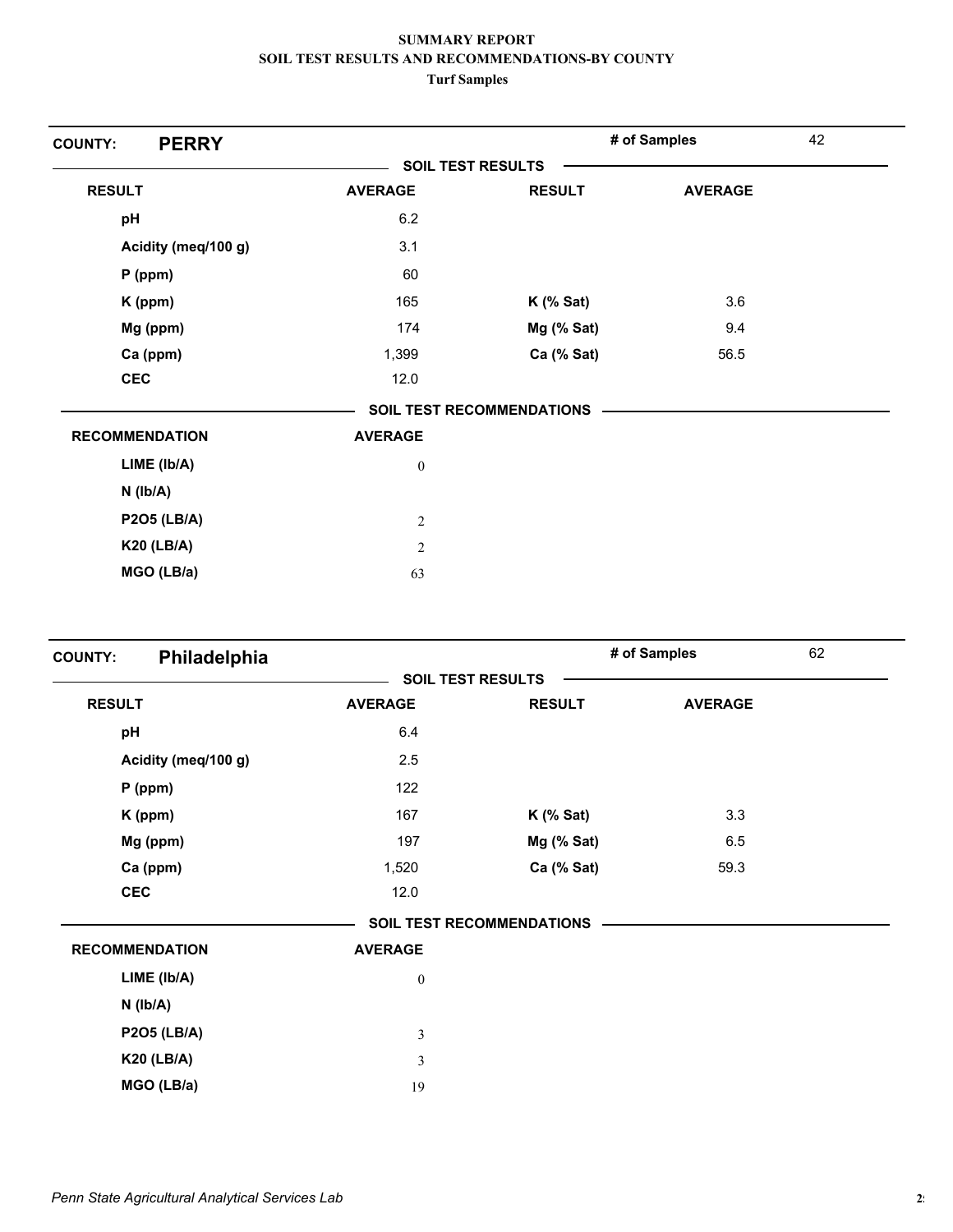| <b>Pike</b><br><b>COUNTY:</b> |                  |                                  | # of Samples   | 6 |
|-------------------------------|------------------|----------------------------------|----------------|---|
|                               |                  | <b>SOIL TEST RESULTS</b>         |                |   |
| <b>RESULT</b>                 | <b>AVERAGE</b>   | <b>RESULT</b>                    | <b>AVERAGE</b> |   |
| pH                            | 6.0              |                                  |                |   |
| Acidity (meq/100 g)           | 4.0              |                                  |                |   |
| $P$ (ppm)                     | 42               |                                  |                |   |
| K (ppm)                       | 65               | $K$ (% Sat)                      | 1.7            |   |
| Mg (ppm)                      | 123              | Mg (% Sat)                       | 5.7            |   |
| Ca (ppm)                      | 997              | Ca (% Sat)                       | 49.6           |   |
| <b>CEC</b>                    | 10.1             |                                  |                |   |
|                               |                  | <b>SOIL TEST RECOMMENDATIONS</b> |                |   |
| <b>RECOMMENDATION</b>         | <b>AVERAGE</b>   |                                  |                |   |
| LIME (lb/A)                   | $\boldsymbol{0}$ |                                  |                |   |
| $N$ ( $Ib/A$ )                |                  |                                  |                |   |
| <b>P2O5 (LB/A)</b>            | $\overline{c}$   |                                  |                |   |
| <b>K20 (LB/A)</b>             | 4                |                                  |                |   |
| MGO (LB/a)                    | 50               |                                  |                |   |

| <b>Potter</b><br><b>COUNTY:</b> |                          |                                  | # of Samples   | 9 |
|---------------------------------|--------------------------|----------------------------------|----------------|---|
|                                 | <b>SOIL TEST RESULTS</b> |                                  |                |   |
| <b>RESULT</b>                   | <b>AVERAGE</b>           | <b>RESULT</b>                    | <b>AVERAGE</b> |   |
| pH                              | 5.7                      |                                  |                |   |
| Acidity (meq/100 g)             | 4.4                      |                                  |                |   |
| $P$ (ppm)                       | 23                       |                                  |                |   |
| K (ppm)                         | 54                       | $K$ (% Sat)                      | 1.8            |   |
| Mg (ppm)                        | 88                       | $Mg$ (% Sat)                     | 7.9            |   |
| Ca (ppm)                        | 536                      | Ca (% Sat)                       | 34.6           |   |
| <b>CEC</b>                      | 7.9                      |                                  |                |   |
|                                 |                          | <b>SOIL TEST RECOMMENDATIONS</b> |                |   |
| <b>RECOMMENDATION</b>           | <b>AVERAGE</b>           |                                  |                |   |
| LIME (Ib/A)                     | $\boldsymbol{0}$         |                                  |                |   |
| $N$ ( $lb/A$ )                  |                          |                                  |                |   |
| <b>P2O5 (LB/A)</b>              | 9                        |                                  |                |   |
| <b>K20 (LB/A)</b>               | 5                        |                                  |                |   |
| MGO (LB/a)                      | 69                       |                                  |                |   |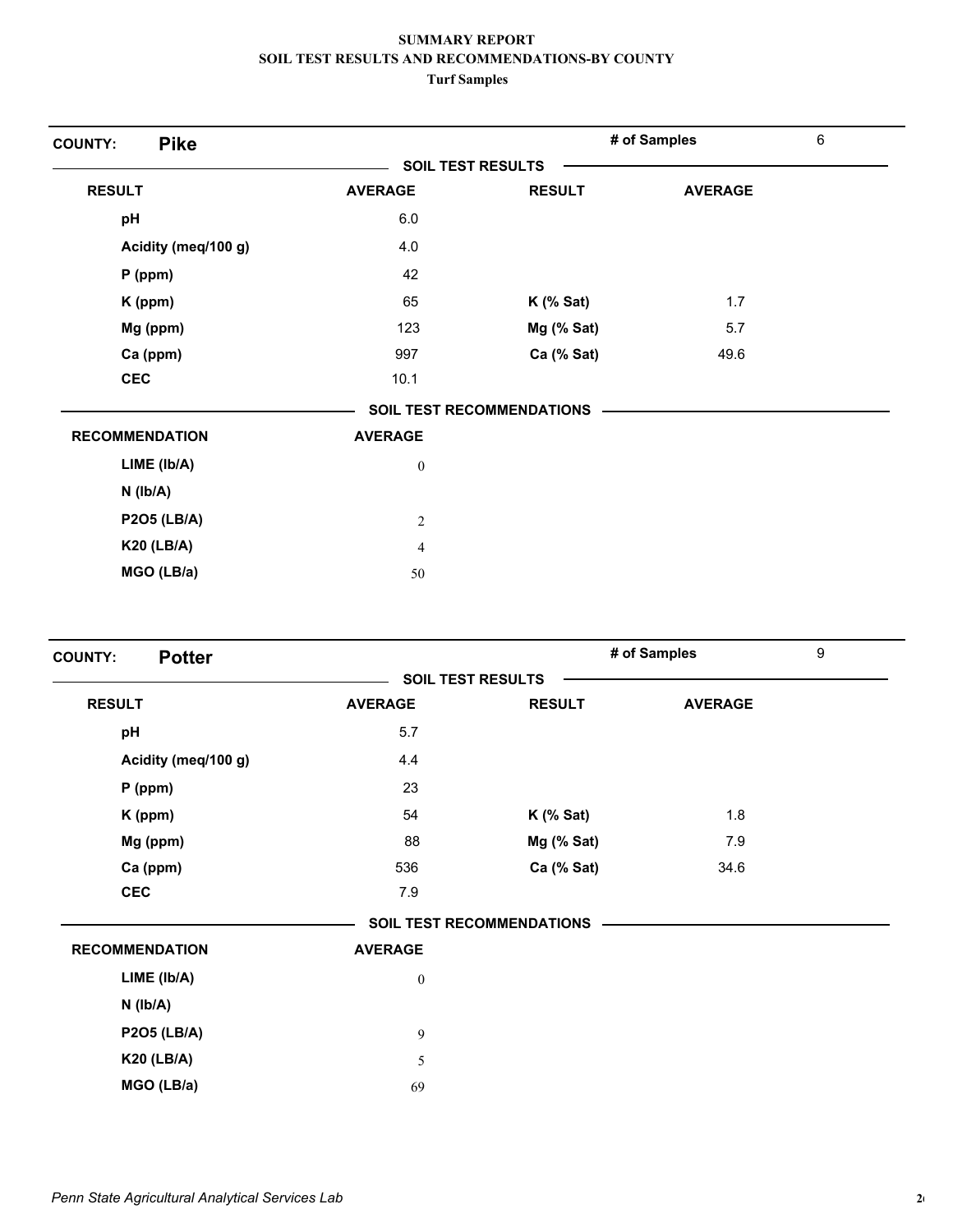| <b>Schuylkill</b><br><b>COUNTY:</b> |                |                           | # of Samples   | 29 |
|-------------------------------------|----------------|---------------------------|----------------|----|
|                                     |                | <b>SOIL TEST RESULTS</b>  |                |    |
| <b>RESULT</b>                       | <b>AVERAGE</b> | <b>RESULT</b>             | <b>AVERAGE</b> |    |
| pH                                  | 6.1            |                           |                |    |
| Acidity (meq/100 g)                 | 3.9            |                           |                |    |
| $P$ (ppm)                           | 101            |                           |                |    |
| K (ppm)                             | 118            | $K$ (% Sat)               | 2.7            |    |
| Mg (ppm)                            | 164            | Mg (% Sat)                | 10.9           |    |
| Ca (ppm)                            | 1,263          | Ca (% Sat)                | 52.6           |    |
| <b>CEC</b>                          | 11.9           |                           |                |    |
|                                     |                | SOIL TEST RECOMMENDATIONS |                |    |
| <b>RECOMMENDATION</b>               | <b>AVERAGE</b> |                           |                |    |
| LIME (Ib/A)                         | $\bf{0}$       |                           |                |    |
| $N$ ( $Ib/A$ )                      |                |                           |                |    |
| <b>P2O5 (LB/A)</b>                  | 4              |                           |                |    |
| <b>K20 (LB/A)</b>                   | 3              |                           |                |    |
| MGO (LB/a)                          | 39             |                           |                |    |

| <b>Snyder</b><br><b>COUNTY:</b> |                          |                                  | # of Samples   | 19 |
|---------------------------------|--------------------------|----------------------------------|----------------|----|
|                                 | <b>SOIL TEST RESULTS</b> |                                  |                |    |
| <b>RESULT</b>                   | <b>AVERAGE</b>           | <b>RESULT</b>                    | <b>AVERAGE</b> |    |
| pH                              | 6.4                      |                                  |                |    |
| Acidity (meq/100 g)             | 2.8                      |                                  |                |    |
| $P$ (ppm)                       | 70                       |                                  |                |    |
| K (ppm)                         | 127                      | $K$ (% Sat)                      | 2.9            |    |
| Mg (ppm)                        | 131                      | Mg (% Sat)                       | 15.4           |    |
| Ca (ppm)                        | 1,475                    | Ca (% Sat)                       | 64.2           |    |
| <b>CEC</b>                      | 11.5                     |                                  |                |    |
|                                 |                          | <b>SOIL TEST RECOMMENDATIONS</b> |                |    |
| <b>RECOMMENDATION</b>           | <b>AVERAGE</b>           |                                  |                |    |
| LIME (lb/A)                     | $\boldsymbol{0}$         |                                  |                |    |
| $N$ ( $Ib/A$ )                  |                          |                                  |                |    |
| <b>P2O5 (LB/A)</b>              | $\overline{4}$           |                                  |                |    |
| <b>K20 (LB/A)</b>               | 3                        |                                  |                |    |
| MGO (LB/a)                      | 83                       |                                  |                |    |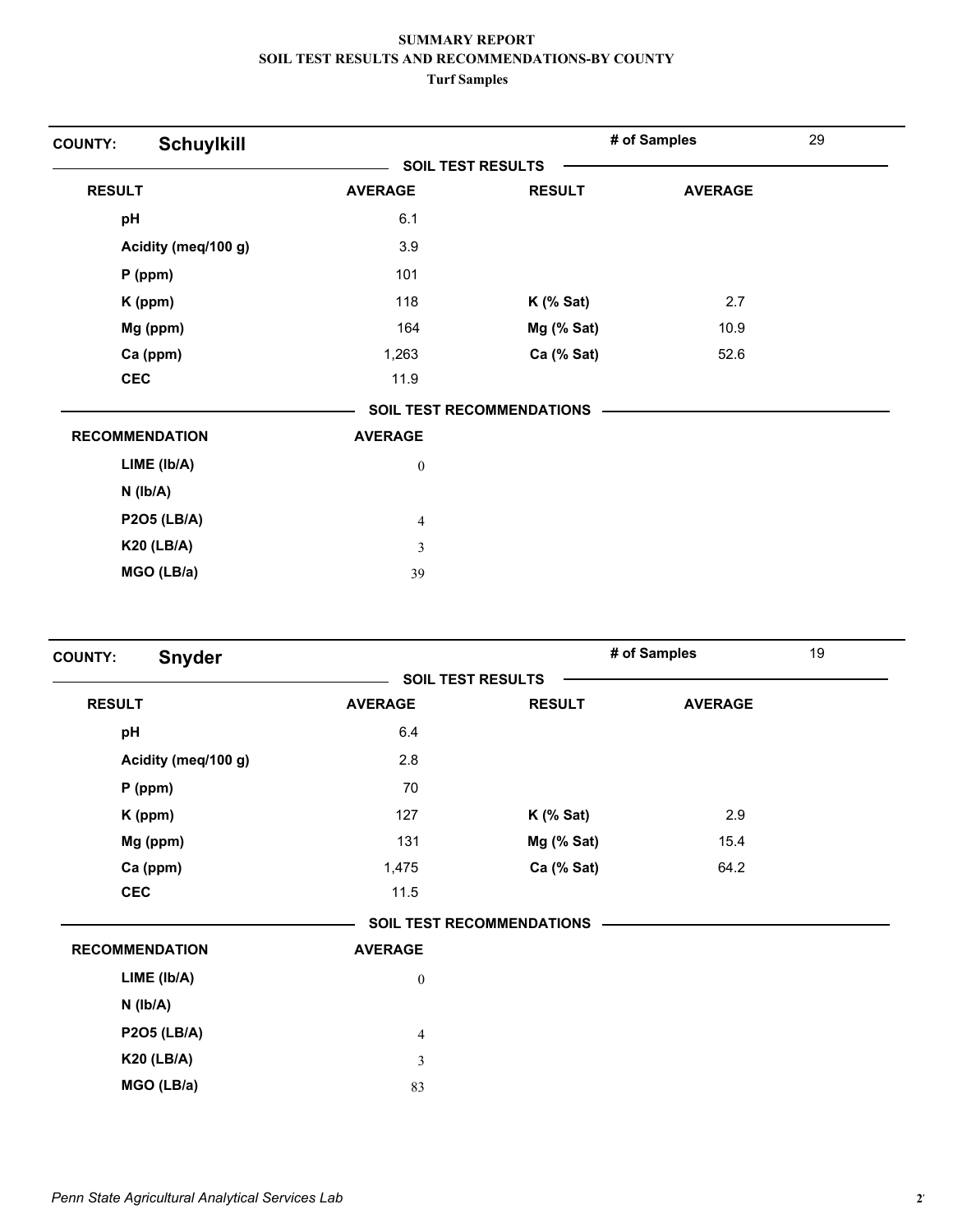| <b>Somerset</b><br><b>COUNTY:</b> |                  |                                  | # of Samples   | 12 |
|-----------------------------------|------------------|----------------------------------|----------------|----|
|                                   |                  | <b>SOIL TEST RESULTS</b>         |                |    |
| <b>RESULT</b>                     | <b>AVERAGE</b>   | <b>RESULT</b>                    | <b>AVERAGE</b> |    |
| pH                                | 6.5              |                                  |                |    |
| Acidity (meq/100 g)               | 1.9              |                                  |                |    |
| $P$ (ppm)                         | 42               |                                  |                |    |
| K (ppm)                           | 117              | $K$ (% Sat)                      | 2.4            |    |
| Mg (ppm)                          | 159              | Mg (% Sat)                       | 8.3            |    |
| Ca (ppm)                          | 1,907            | Ca (% Sat)                       | 71.6           |    |
| <b>CEC</b>                        | 13.1             |                                  |                |    |
|                                   |                  | <b>SOIL TEST RECOMMENDATIONS</b> |                |    |
| <b>RECOMMENDATION</b>             | <b>AVERAGE</b>   |                                  |                |    |
| LIME (Ib/A)                       | $\boldsymbol{0}$ |                                  |                |    |
| $N$ ( $Ib/A$ )                    |                  |                                  |                |    |
| <b>P2O5 (LB/A)</b>                | $\overline{2}$   |                                  |                |    |
| <b>K20 (LB/A)</b>                 | $\overline{2}$   |                                  |                |    |
| MGO (LB/a)                        | 28               |                                  |                |    |

| <b>Sullivan</b><br><b>COUNTY:</b> |                          |                                  | # of Samples   | $\overline{2}$ |
|-----------------------------------|--------------------------|----------------------------------|----------------|----------------|
|                                   | <b>SOIL TEST RESULTS</b> |                                  |                |                |
| <b>RESULT</b>                     | <b>AVERAGE</b>           | <b>RESULT</b>                    | <b>AVERAGE</b> |                |
| pH                                | 6.3                      |                                  |                |                |
| Acidity (meq/100 g)               | 6.2                      |                                  |                |                |
| $P$ (ppm)                         | 16                       |                                  |                |                |
| K (ppm)                           | 58                       | $K$ (% Sat)                      | 1.4            |                |
| Mg (ppm)                          | 39                       | Mg (% Sat)                       | 1.7            |                |
| Ca (ppm)                          | 953                      | Ca (% Sat)                       | 50.7           |                |
| <b>CEC</b>                        | 11.4                     |                                  |                |                |
|                                   |                          | <b>SOIL TEST RECOMMENDATIONS</b> |                |                |
| <b>RECOMMENDATION</b>             | <b>AVERAGE</b>           |                                  |                |                |
| $LIME$ ( $lb/A$ )                 | $\boldsymbol{0}$         |                                  |                |                |
| $N$ ( $lb/A$ )                    |                          |                                  |                |                |
| <b>P2O5 (LB/A)</b>                | 3                        |                                  |                |                |
| <b>K20 (LB/A)</b>                 | 4                        |                                  |                |                |
| MGO (LB/a)                        | 165                      |                                  |                |                |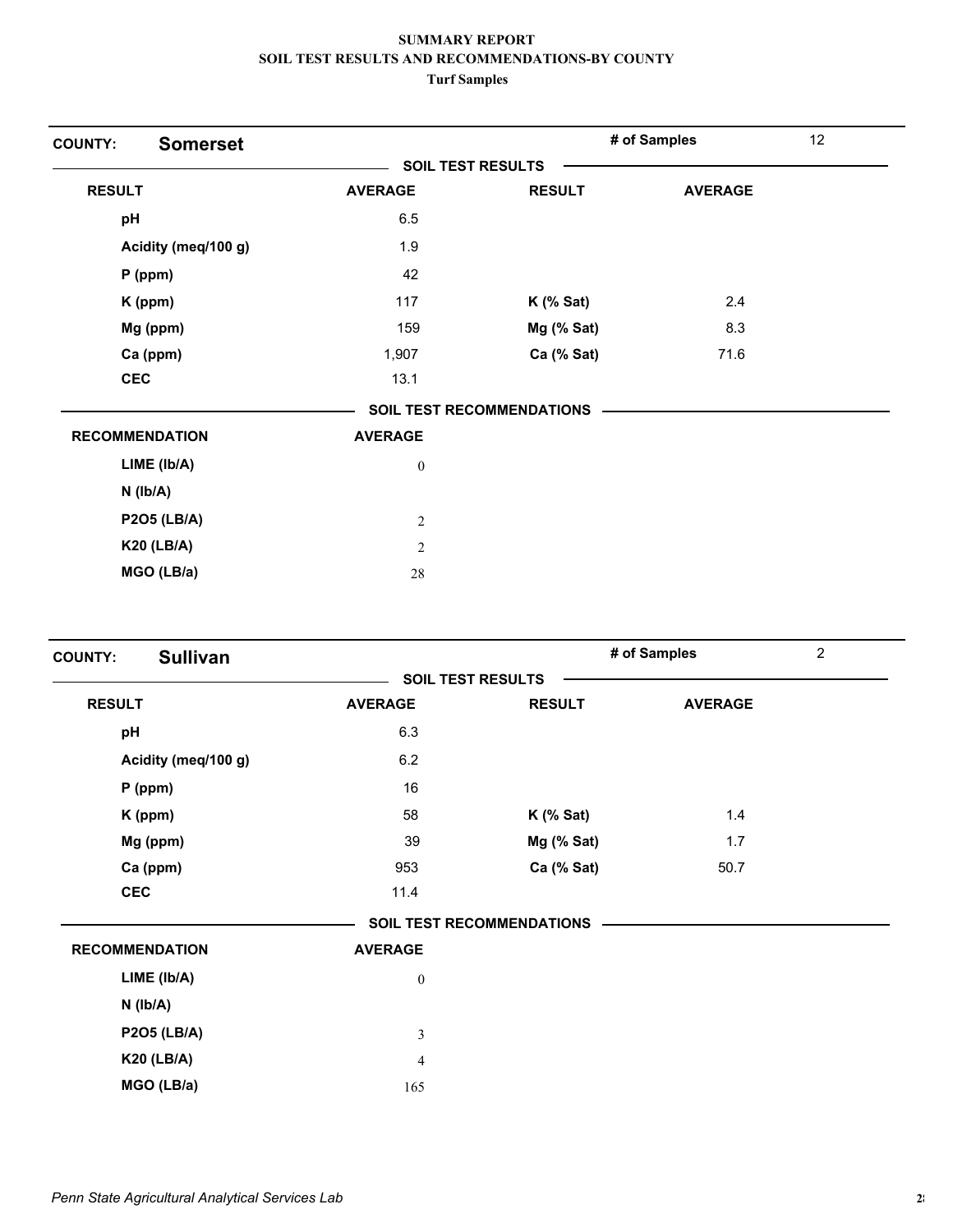| Susquehanna<br><b>COUNTY:</b> |                          |                                  | # of Samples   | 14 |
|-------------------------------|--------------------------|----------------------------------|----------------|----|
|                               | <b>SOIL TEST RESULTS</b> |                                  |                |    |
| <b>RESULT</b>                 | <b>AVERAGE</b>           | <b>RESULT</b>                    | <b>AVERAGE</b> |    |
| pH                            | 6.2                      |                                  |                |    |
| Acidity (meq/100 g)           | 3.3                      |                                  |                |    |
| $P$ (ppm)                     | 98                       |                                  |                |    |
| K (ppm)                       | 128                      | $K$ (% Sat)                      | 2.8            |    |
| Mg (ppm)                      | 186                      | Mg (% Sat)                       | 3.9            |    |
| Ca (ppm)                      | 1,265                    | Ca (% Sat)                       | 53.0           |    |
| <b>CEC</b>                    | 11.4                     |                                  |                |    |
|                               |                          | <b>SOIL TEST RECOMMENDATIONS</b> |                |    |
| <b>RECOMMENDATION</b>         | <b>AVERAGE</b>           |                                  |                |    |
| LIME (Ib/A)                   | $\boldsymbol{0}$         |                                  |                |    |
| $N$ ( $Ib/A$ )                |                          |                                  |                |    |
| <b>P2O5 (LB/A)</b>            | $\overline{\mathbf{3}}$  |                                  |                |    |
| <b>K20 (LB/A)</b>             | 3                        |                                  |                |    |
| MGO (LB/a)                    | 53                       |                                  |                |    |

| <b>Tioga</b><br><b>COUNTY:</b> |                          |                           | # of Samples   | 11 |
|--------------------------------|--------------------------|---------------------------|----------------|----|
|                                | <b>SOIL TEST RESULTS</b> |                           |                |    |
| <b>RESULT</b>                  | <b>AVERAGE</b>           | <b>RESULT</b>             | <b>AVERAGE</b> |    |
| pH                             | 6.3                      |                           |                |    |
| Acidity (meq/100 g)            | 3.1                      |                           |                |    |
| $P$ (ppm)                      | 53                       |                           |                |    |
| K (ppm)                        | 141                      | $K$ (% Sat)               | 3.1            |    |
| Mg (ppm)                       | 202                      | $Mg$ (% Sat)              | 7.2            |    |
| Ca (ppm)                       | 1,352                    | Ca (% Sat)                | 56.9           |    |
| <b>CEC</b>                     | 11.9                     |                           |                |    |
|                                |                          | SOIL TEST RECOMMENDATIONS |                |    |
| <b>RECOMMENDATION</b>          | <b>AVERAGE</b>           |                           |                |    |
| $LIME$ ( $lb/A$ )              | $\boldsymbol{0}$         |                           |                |    |
| $N$ ( $lb/A$ )                 |                          |                           |                |    |
| <b>P2O5 (LB/A)</b>             | $\mathfrak{Z}$           |                           |                |    |
| <b>K20 (LB/A)</b>              | $\overline{2}$           |                           |                |    |
| MGO (LB/a)                     | 73                       |                           |                |    |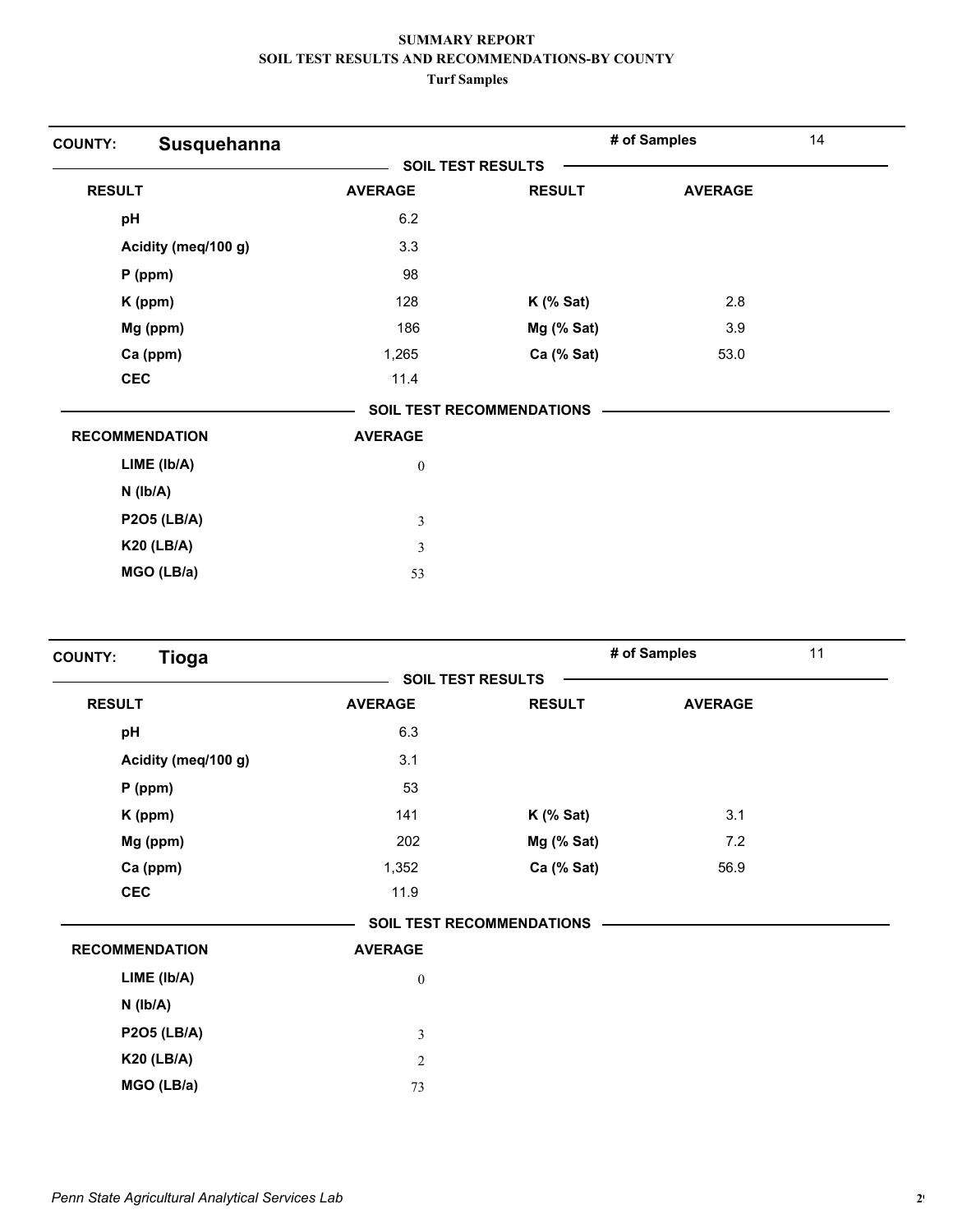| <b>Union</b><br><b>COUNTY:</b> |                          |                                  | # of Samples   | 6 |
|--------------------------------|--------------------------|----------------------------------|----------------|---|
|                                | <b>SOIL TEST RESULTS</b> |                                  |                |   |
| <b>RESULT</b>                  | <b>AVERAGE</b>           | <b>RESULT</b>                    | <b>AVERAGE</b> |   |
| pH                             | 6.7                      |                                  |                |   |
| Acidity (meq/100 g)            | 1.6                      |                                  |                |   |
| $P$ (ppm)                      | 140                      |                                  |                |   |
| K (ppm)                        | 161                      | $K$ (% Sat)                      | 3.3            |   |
| Mg (ppm)                       | 183                      | Mg (% Sat)                       | 15.5           |   |
| Ca (ppm)                       | 1,879                    | Ca (% Sat)                       | 71.5           |   |
| <b>CEC</b>                     | 12.9                     |                                  |                |   |
|                                |                          | <b>SOIL TEST RECOMMENDATIONS</b> |                |   |
| <b>RECOMMENDATION</b>          | <b>AVERAGE</b>           |                                  |                |   |
| LIME (lb/A)                    | $\bf{0}$                 |                                  |                |   |
| $N$ ( $Ib/A$ )                 |                          |                                  |                |   |
| <b>P2O5 (LB/A)</b>             | 3                        |                                  |                |   |
| <b>K20 (LB/A)</b>              | 2                        |                                  |                |   |
| MGO (LB/a)                     | 88                       |                                  |                |   |

| Venango<br><b>COUNTY:</b> |                          |                                  | # of Samples   | 4 |
|---------------------------|--------------------------|----------------------------------|----------------|---|
|                           | <b>SOIL TEST RESULTS</b> |                                  |                |   |
| <b>RESULT</b>             | <b>AVERAGE</b>           | <b>RESULT</b>                    | <b>AVERAGE</b> |   |
| pH                        | 5.9                      |                                  |                |   |
| Acidity (meq/100 g)       | 4.9                      |                                  |                |   |
| $P$ (ppm)                 | 15                       |                                  |                |   |
| K (ppm)                   | 121                      | $K$ (% Sat)                      | 2.6            |   |
| Mg (ppm)                  | 138                      | Mg (% Sat)                       | 6.8            |   |
| Ca (ppm)                  | 1,150                    | Ca (% Sat)                       | 47.9           |   |
| <b>CEC</b>                | 12.1                     |                                  |                |   |
|                           |                          | <b>SOIL TEST RECOMMENDATIONS</b> |                |   |
| <b>RECOMMENDATION</b>     | <b>AVERAGE</b>           |                                  |                |   |
| $LIME$ ( $lb/A$ )         | $\boldsymbol{0}$         |                                  |                |   |
| $N$ ( $lb/A$ )            |                          |                                  |                |   |
| <b>P2O5 (LB/A)</b>        | 3                        |                                  |                |   |
| <b>K20 (LB/A)</b>         | $\mathfrak{2}$           |                                  |                |   |
| MGO (LB/a)                | $18\,$                   |                                  |                |   |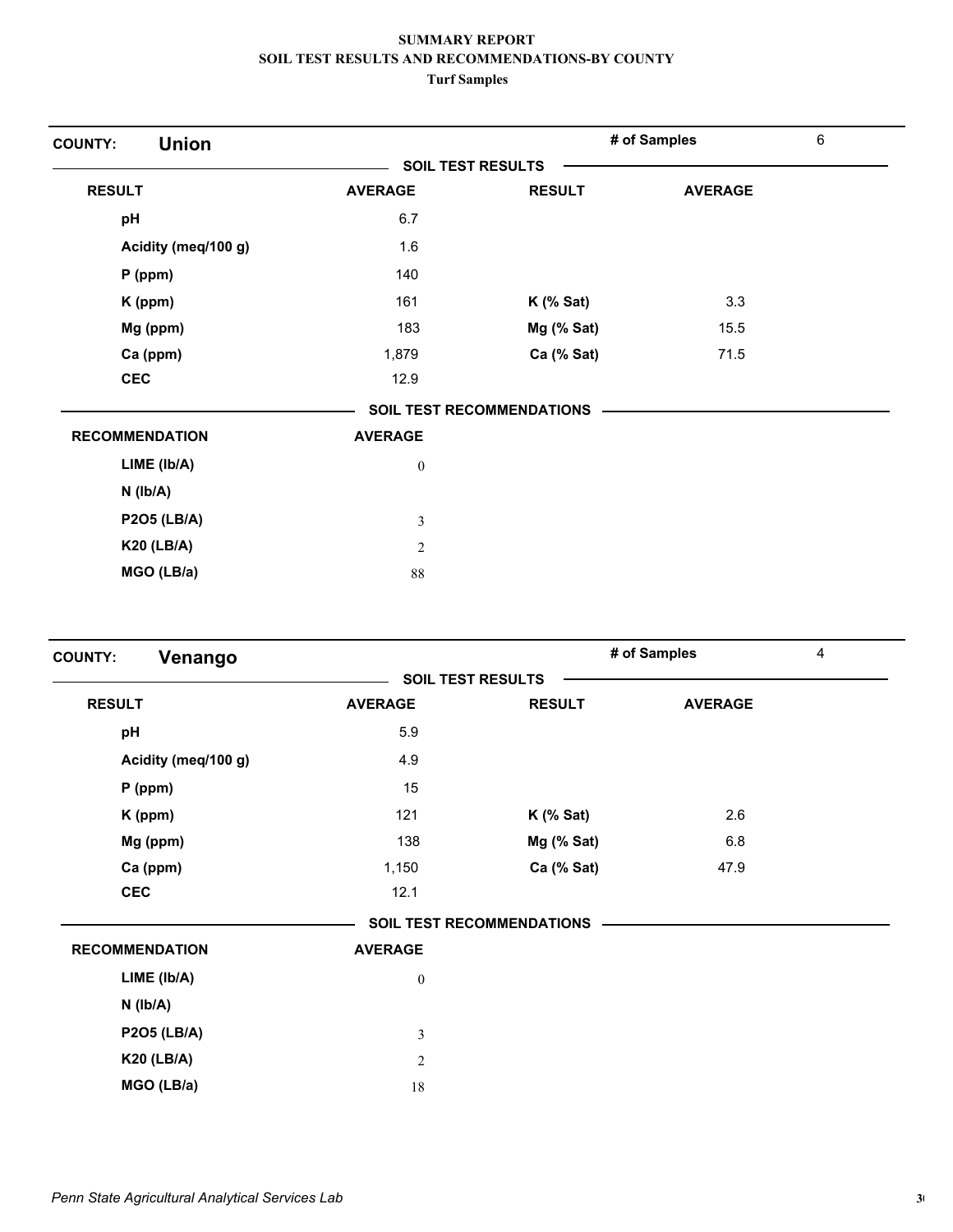| <b>Warren</b><br><b>COUNTY:</b> |                          |                           | # of Samples   | 7 |
|---------------------------------|--------------------------|---------------------------|----------------|---|
|                                 | <b>SOIL TEST RESULTS</b> |                           |                |   |
| <b>RESULT</b>                   | <b>AVERAGE</b>           | <b>RESULT</b>             | <b>AVERAGE</b> |   |
| pH                              | 6.0                      |                           |                |   |
| Acidity (meq/100 g)             | 4.2                      |                           |                |   |
| $P$ (ppm)                       | 51                       |                           |                |   |
| K (ppm)                         | 130                      | $K$ (% Sat)               | 2.5            |   |
| Mg (ppm)                        | 162                      | Mg (% Sat)                | 6.4            |   |
| Ca (ppm)                        | 1,534                    | Ca (% Sat)                | 53.1           |   |
| <b>CEC</b>                      | 13.6                     |                           |                |   |
|                                 |                          | SOIL TEST RECOMMENDATIONS |                |   |
| <b>RECOMMENDATION</b>           | <b>AVERAGE</b>           |                           |                |   |
| LIME (Ib/A)                     | $\boldsymbol{0}$         |                           |                |   |
| $N$ ( $Ib/A$ )                  |                          |                           |                |   |
| <b>P2O5 (LB/A)</b>              | 3                        |                           |                |   |
| <b>K20 (LB/A)</b>               | $\overline{2}$           |                           |                |   |
| MGO (LB/a)                      | 54                       |                           |                |   |

| Washington<br><b>COUNTY:</b> |                          |                                  | # of Samples   | 86 |
|------------------------------|--------------------------|----------------------------------|----------------|----|
|                              | <b>SOIL TEST RESULTS</b> |                                  |                |    |
| <b>RESULT</b>                | <b>AVERAGE</b>           | <b>RESULT</b>                    | <b>AVERAGE</b> |    |
| pH                           | 6.6                      |                                  |                |    |
| Acidity (meq/100 g)          | 2.4                      |                                  |                |    |
| $P$ (ppm)                    | 35                       |                                  |                |    |
| K (ppm)                      | 147                      | $K$ (% Sat)                      | 2.5            |    |
| Mg (ppm)                     | 221                      | Mg (% Sat)                       | 9.4            |    |
| Ca (ppm)                     | 2,356                    | Ca (% Sat)                       | 68.3           |    |
| <b>CEC</b>                   | 15.1                     |                                  |                |    |
|                              |                          | <b>SOIL TEST RECOMMENDATIONS</b> |                |    |
| <b>RECOMMENDATION</b>        | <b>AVERAGE</b>           |                                  |                |    |
| LIME (Ib/A)                  | $\boldsymbol{0}$         |                                  |                |    |
| $N$ ( $Ib/A$ )               |                          |                                  |                |    |
| <b>P2O5 (LB/A)</b>           | 4                        |                                  |                |    |
| <b>K20 (LB/A)</b>            | $\mathfrak{2}$           |                                  |                |    |
| MGO (LB/a)                   | 14                       |                                  |                |    |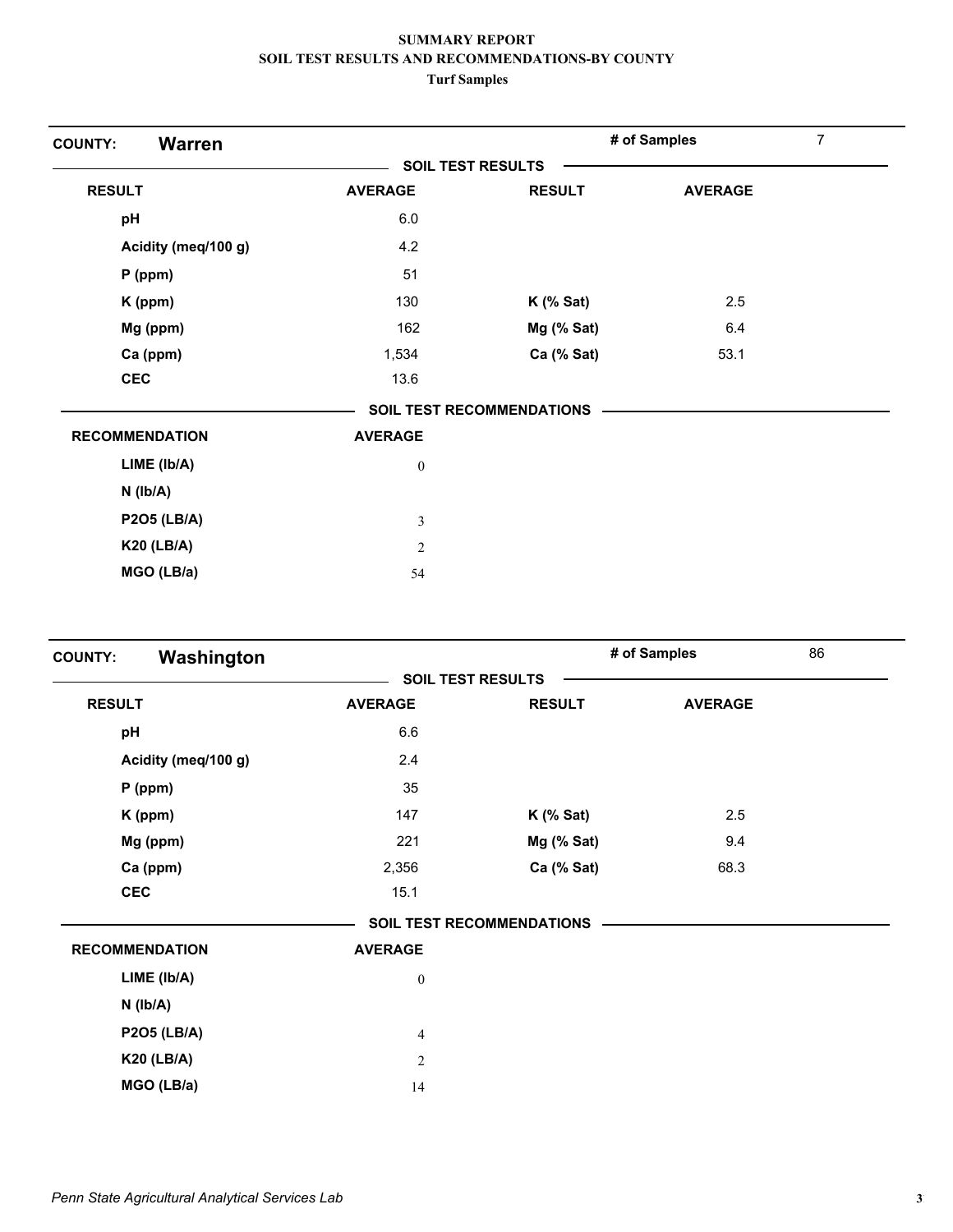| Wayne<br><b>COUNTY:</b> |                  |                                  | # of Samples   | 27 |
|-------------------------|------------------|----------------------------------|----------------|----|
|                         |                  | <b>SOIL TEST RESULTS</b>         |                |    |
| <b>RESULT</b>           | <b>AVERAGE</b>   | <b>RESULT</b>                    | <b>AVERAGE</b> |    |
| pH                      | 6.2              |                                  |                |    |
| Acidity (meq/100 g)     | 3.5              |                                  |                |    |
| $P$ (ppm)               | 86               |                                  |                |    |
| K (ppm)                 | 183              | $K$ (% Sat)                      | 3.5            |    |
| Mg (ppm)                | 142              | Mg (% Sat)                       | 5.2            |    |
| Ca (ppm)                | 1,538            | Ca (% Sat)                       | 51.6           |    |
| <b>CEC</b>              | 11.6             |                                  |                |    |
|                         |                  | <b>SOIL TEST RECOMMENDATIONS</b> |                |    |
| <b>RECOMMENDATION</b>   | <b>AVERAGE</b>   |                                  |                |    |
| LIME (Ib/A)             | $\boldsymbol{0}$ |                                  |                |    |
| $N$ ( $lb/A$ )          |                  |                                  |                |    |
| <b>P2O5 (LB/A)</b>      | 3                |                                  |                |    |
| <b>K20 (LB/A)</b>       | 3                |                                  |                |    |
| MGO (LB/a)              | 74               |                                  |                |    |

| Westmoreland<br><b>COUNTY:</b> |                          |                                  | # of Samples   | 133 |
|--------------------------------|--------------------------|----------------------------------|----------------|-----|
|                                | <b>SOIL TEST RESULTS</b> |                                  |                |     |
| <b>RESULT</b>                  | <b>AVERAGE</b>           | <b>RESULT</b>                    | <b>AVERAGE</b> |     |
| pH                             | 6.3                      |                                  |                |     |
| Acidity (meq/100 g)            | 3.1                      |                                  |                |     |
| $P$ (ppm)                      | 51                       |                                  |                |     |
| K (ppm)                        | 131                      | $K$ (% Sat)                      | 2.4            |     |
| Mg (ppm)                       | 203                      | Mg (% Sat)                       | 9.0            |     |
| Ca (ppm)                       | 1,899                    | Ca (% Sat)                       | 62.4           |     |
| <b>CEC</b>                     | 14.2                     |                                  |                |     |
|                                |                          | <b>SOIL TEST RECOMMENDATIONS</b> |                |     |
| <b>RECOMMENDATION</b>          | <b>AVERAGE</b>           |                                  |                |     |
| $LIME$ ( $lb/A$ )              | $\boldsymbol{0}$         |                                  |                |     |
| $N$ ( $lb/A$ )                 |                          |                                  |                |     |
| <b>P2O5 (LB/A)</b>             | 3                        |                                  |                |     |
| <b>K20 (LB/A)</b>              | $\mathfrak{2}$           |                                  |                |     |
| MGO (LB/a)                     | $28\,$                   |                                  |                |     |